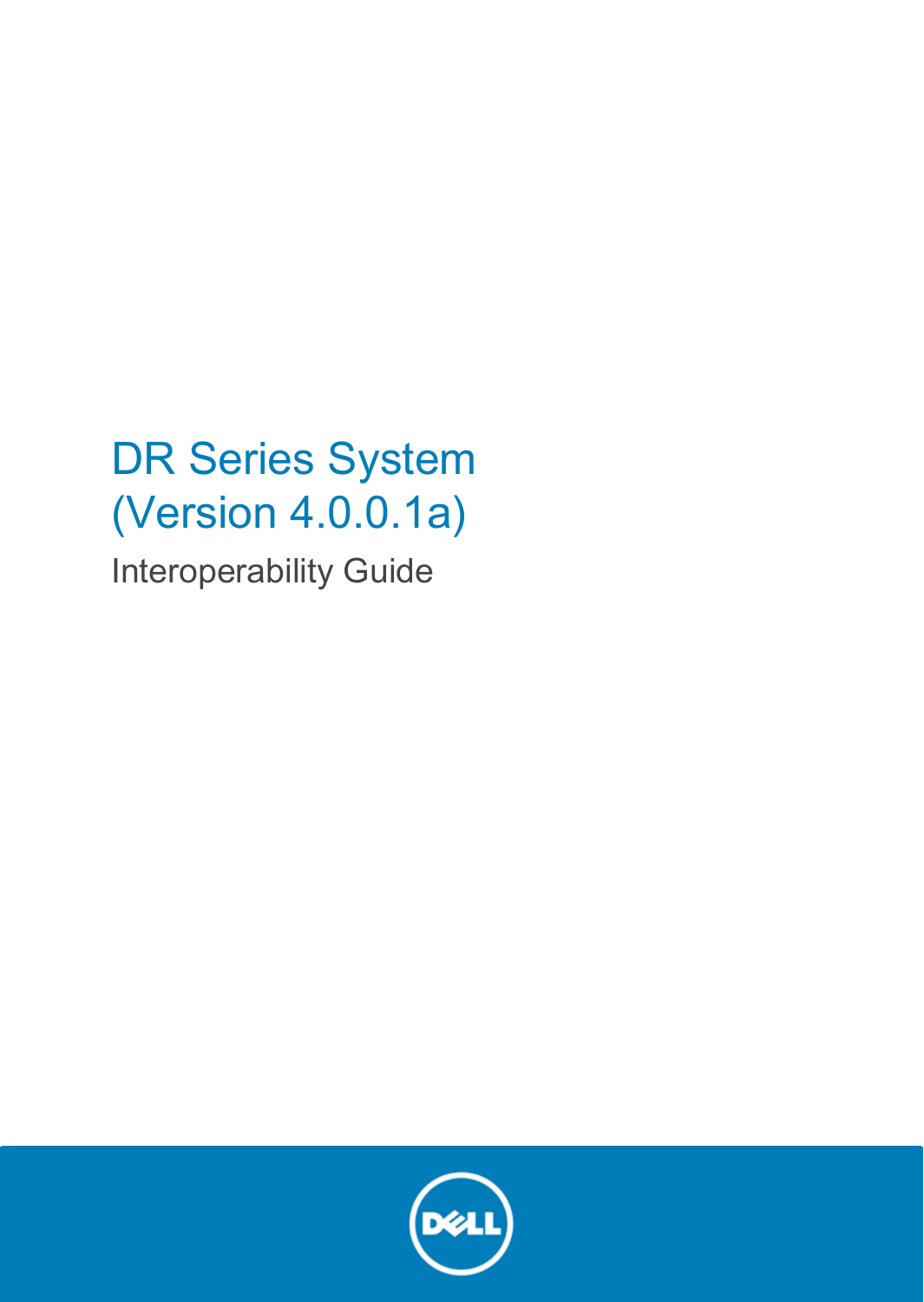#### **Table of Contents**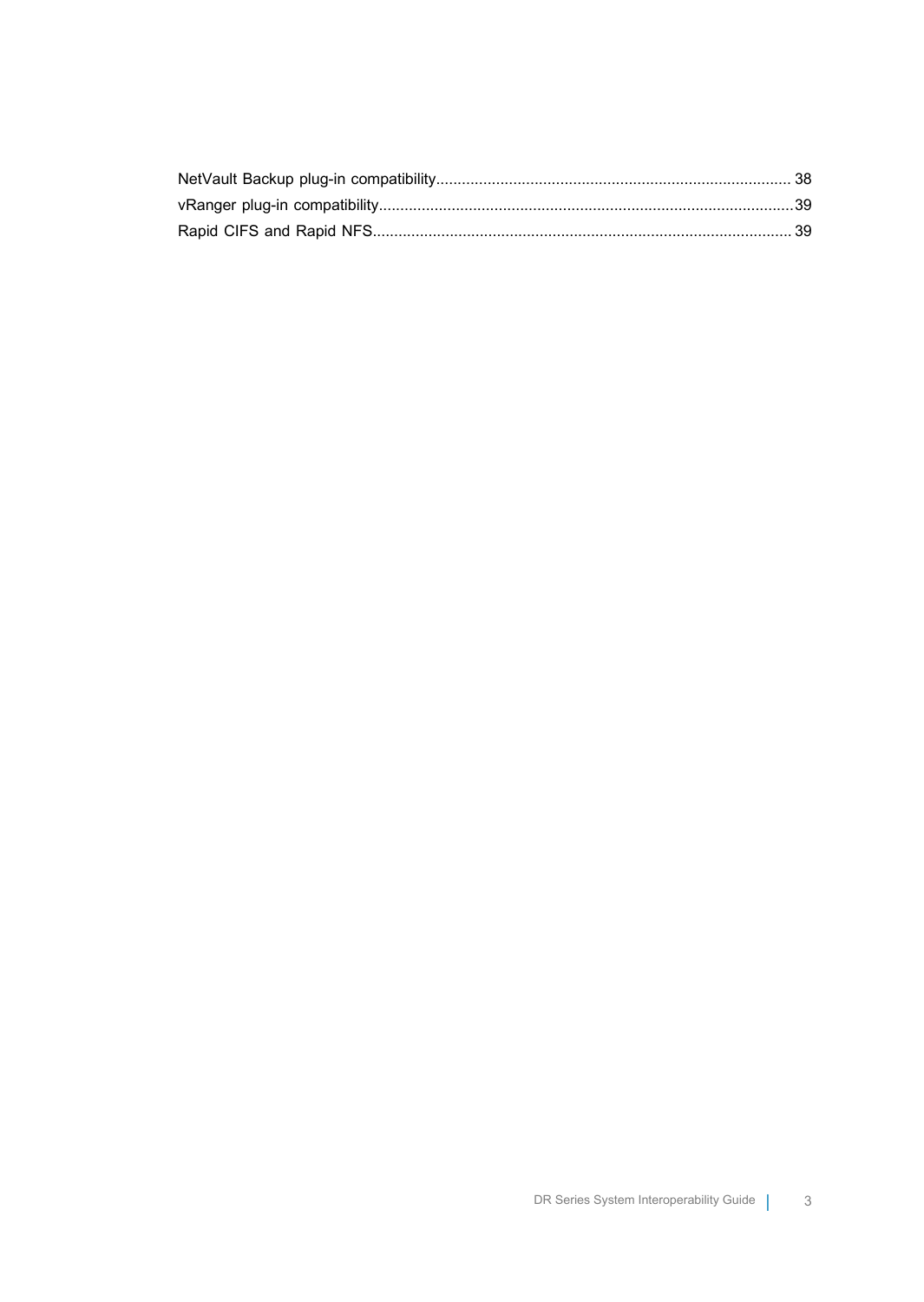# Introduction

<span id="page-3-0"></span>This guide provides information about currently supported hardware and software versions for the DR Series system.

NOTE: This guide pertains to supported Quest and Dell DR Series products. Œ

[Other information you may need](#page-3-1)

#### <span id="page-3-1"></span>Other information you may need

The following table lists the documentation available for the DR Series systems. The documents listed are available at [support.quest.com/DR-Series](http://support.quest.com/DR-Series) by selecting your specific DR Series system. For more information about DR Series system hardware, see the safety and regulatory information that shipped with your DR Series system. Warranty information may be included as a separate document.

| Document                                      | Description                                                                                                                                                                           |
|-----------------------------------------------|---------------------------------------------------------------------------------------------------------------------------------------------------------------------------------------|
| DR Series System Getting Started Guide        | Provides an overview of how to set up the physical<br>DR Series system hardware and includes technical<br>specifications.                                                             |
| DR Series System Owner's Manual               | Provides information about applicable physical DR<br>Series system features, troubleshooting the DR<br>Series system, and installing or replacing the DR<br>Series system components. |
| DR2000v Deployment Guide                      | Provides information about deploying the virtual<br>DR Series system, DR2000v, on supported virtual<br>platforms.                                                                     |
| DR Series System Administrator Guide          | Provides information about managing backup and<br>replication operations using the DR Series system<br>GUI.                                                                           |
| DR Series System Interoperability Guide       | Provides information on supported hardware and<br>software for the DR Series systems.                                                                                                 |
| DR Series System Command Line Reference Guide | Provides information about managing DR Series<br>system data backup and replication operations using<br>the DR Series system command line interface (CLI).                            |
| DR Series System Release Notes                | Provides the latest information about new features<br>and known issues with a specific product release.                                                                               |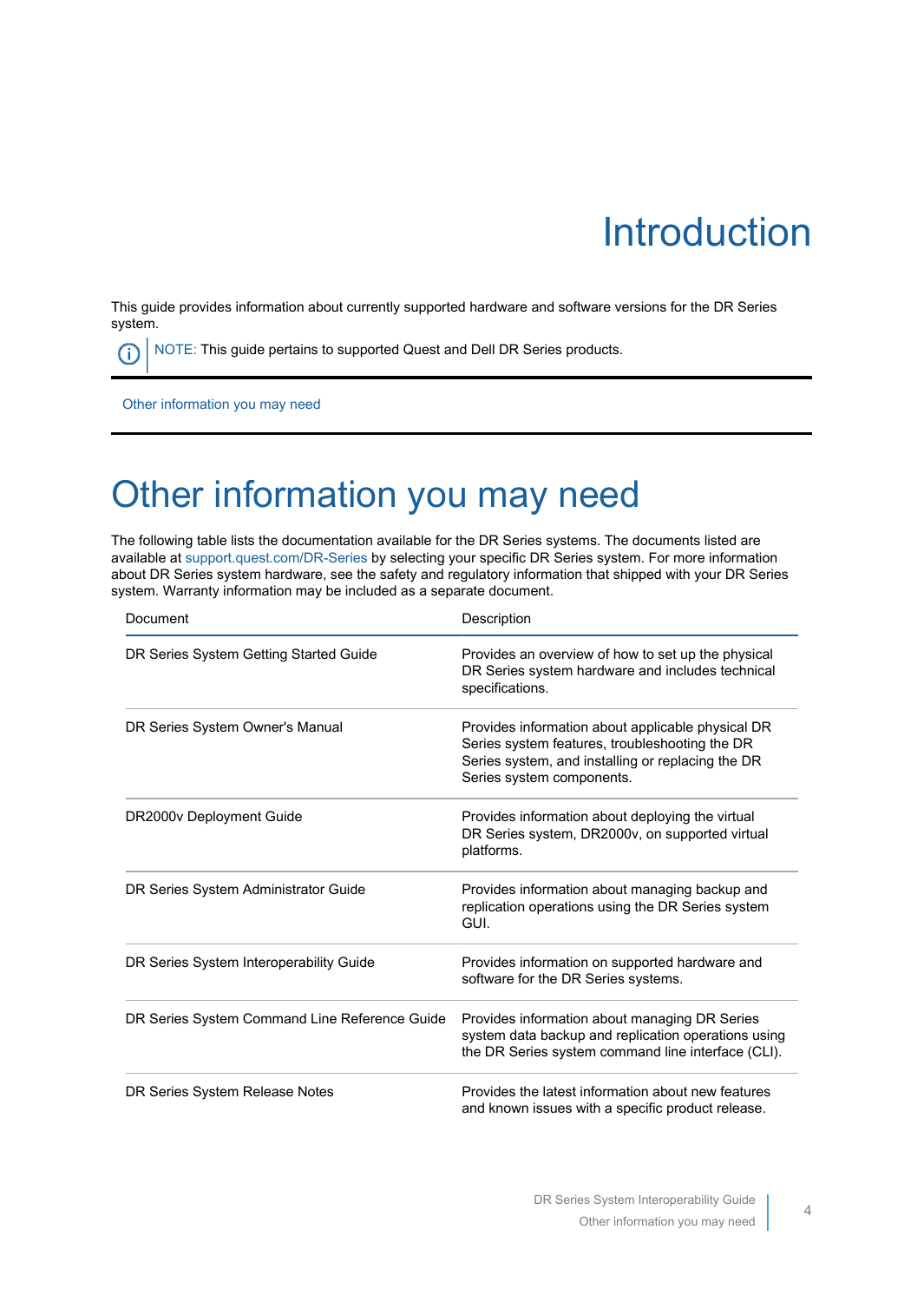$\bigcirc$ 

NOTE: Always check for the latest documentation updates and release notes at [support.quest.com/dr](http://support.quest.com/DR-Series)[series](http://support.quest.com/DR-Series), and read the release notes first because they contain the most recently documented information about known issues with a specific product release.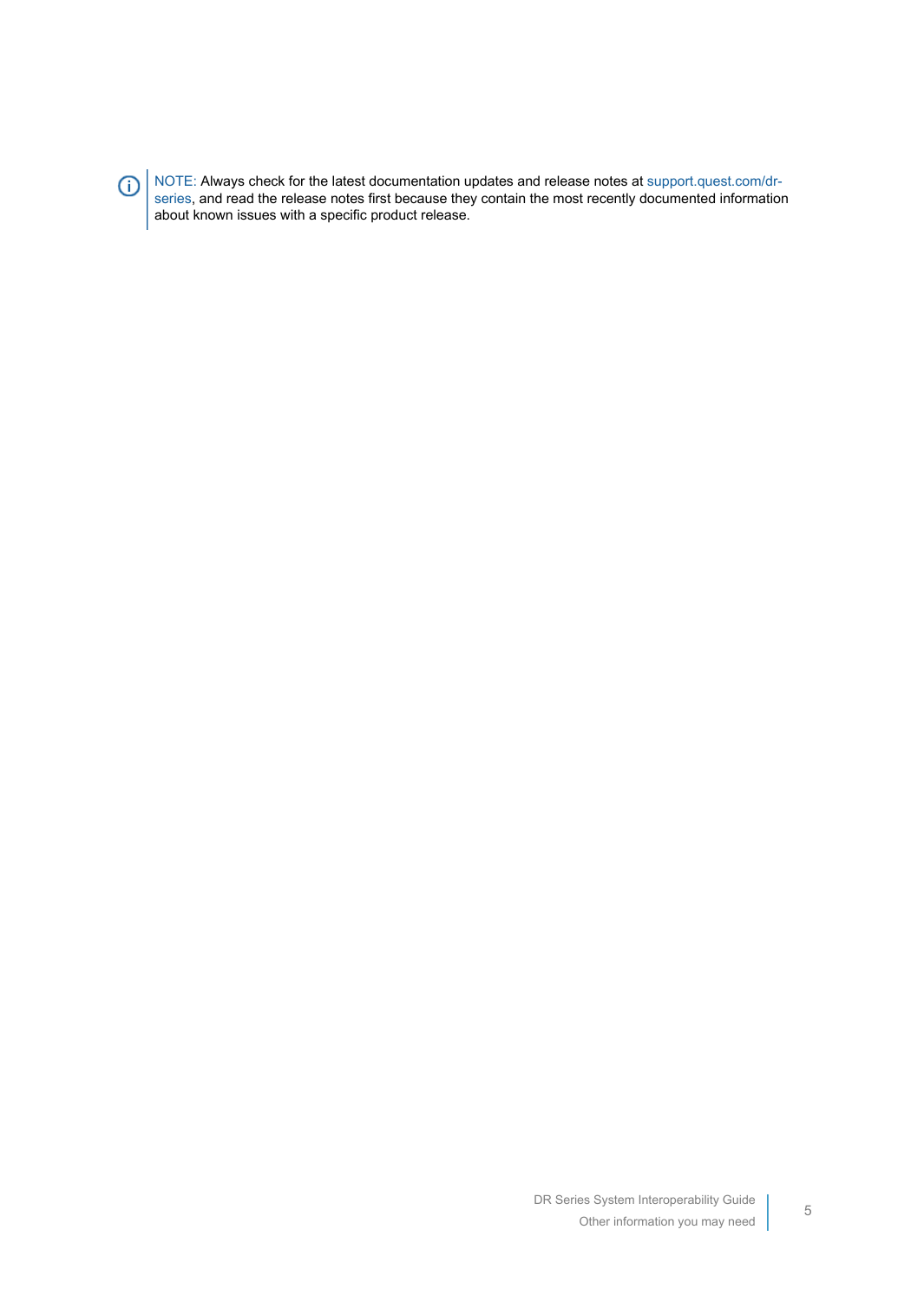## <span id="page-5-0"></span>Supported system drive and capacities

The DR Series system is available in the following models:

The DR Series system is available in the following models:

- DR4300e system Consists of preinstalled DR Series system software on a modified Dell PowerEdge R730xd appliance platform.
- DR4300 system Consists of preinstalled DR Series system software on a modified Dell PowerEdge R730xd appliance platform and offers a higher base capacity than the DR4300e.
- DR6300 system Consists of preinstalled DR Series system software Dell PowerEdge R730xd appliance platform and offers a higher base capacity than the DR4300.
- DR2000v system A Virtual Machine (VM) template of the DR Series system. For details on the virtual platforms supported, see the topic, "Supported Virtual Environments for DR2000v" in this document.

The DR Series system software is also supported on the following earlier models of the DR Series system:

- DR4000 system Consists of preinstalled DR Series system software on a modified Dell PowerEdge R510 appliance platform.
- DR4100 system Consists of preinstalled DR Series system software on a modified Dell PowerEdge R720xd appliance platform.
- DR6000 system Consists of preinstalled DR Series system software on a modified Dell PowerEdge R720xd appliance platform and offers a higher level of included system hardware.

#### Internal system drive capacity

The following tables define the internal system drive capacity and available physical capacity in decimal and binary values for the physical DR Series hardware appliances. The capacity values listed represent the internal drive and available physical capacities that have been adjusted for the associated overhead in the DR Series system releases.

NOTE: TB and GB represent terabytes and gigabytes in decimal values, and TiB represents tebibytes in binary values. Tebibytes are a standards-based binary multiple of the byte, a unit of digital information storage.

#### Table 1. Drive and Available Physical Capacities for the DR4300e, DR4300, DR6300

| <b>System Drive</b><br>Capacity | 9 Drive Capacity<br>(12 DRV RAID6<br>with Hot Spare)<br>(Decimal) | 9 Drive Capacity<br>(12 DRV RAID6<br>with Hot Spare)<br>(Binary) | <b>Total Logical</b><br>Capacity at 15:1<br><b>Savings Ratios</b><br>(Decimal) | <b>Total Logical</b><br>Capacity at 15:1<br><b>Savings Ratios</b><br>(Binary) |
|---------------------------------|-------------------------------------------------------------------|------------------------------------------------------------------|--------------------------------------------------------------------------------|-------------------------------------------------------------------------------|
| 1 TB (DR4300e<br>only)          | 4.5 TB                                                            | 4.09 TiB                                                         | 67.5 TB                                                                        | 61.35 TiB                                                                     |
| 1 TB (DR4300e)<br>only)         | 9 TB                                                              | 8.18 TiB                                                         | 135 TB                                                                         | 122.7 TiB                                                                     |
| 2 TB                            | 18 TB                                                             | 16.37 TiB                                                        | 270 TiB                                                                        | 245.55 TB                                                                     |
| 4 TB                            | 36 TB                                                             | 32.74 TiB                                                        | 540 TB                                                                         | 491.1 TiB                                                                     |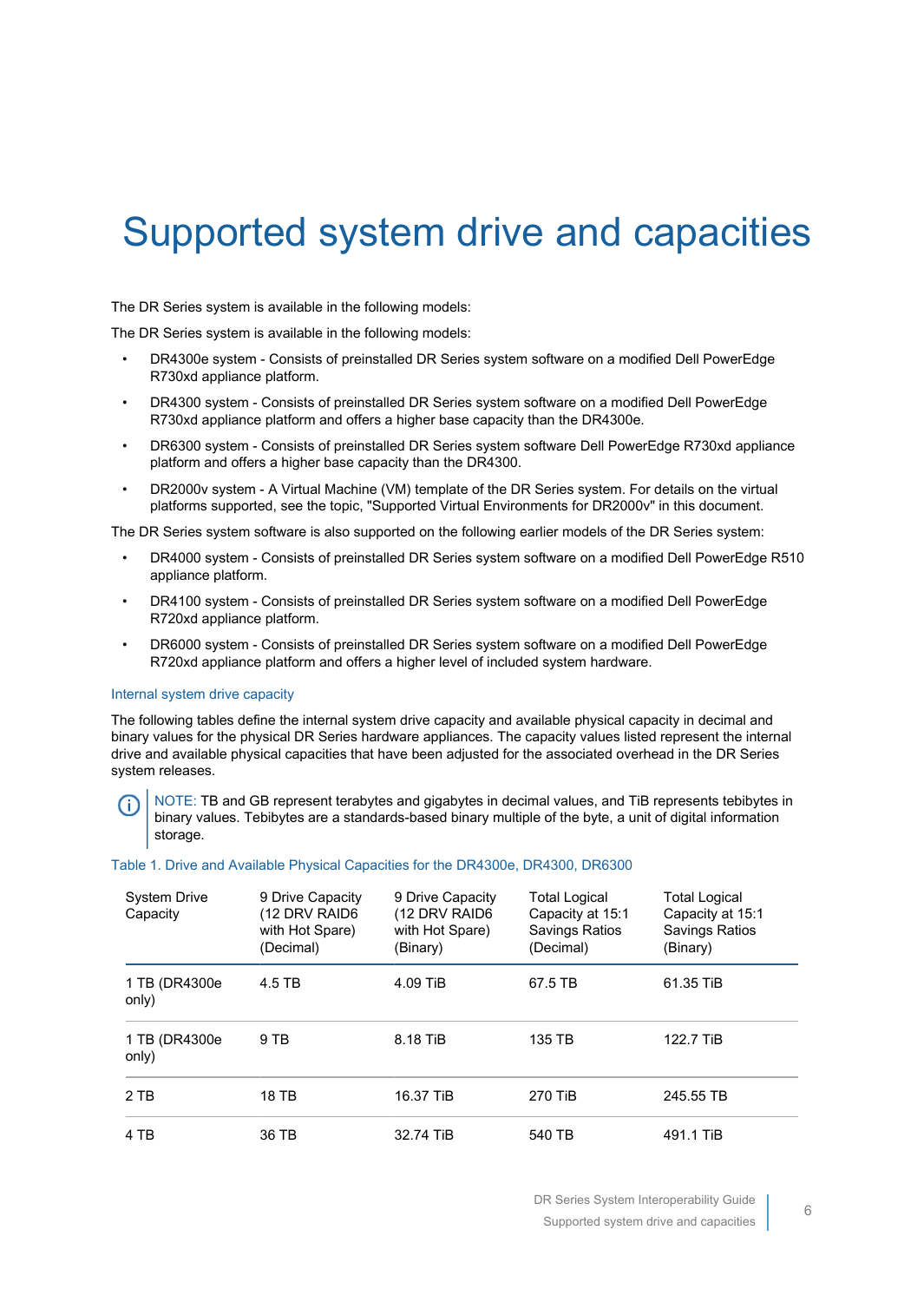| <b>System Drive</b><br>Capacity | 9 Drive Capacity<br>(12 DRV RAID6<br>with Hot Spare)<br>(Decimal) | 9 Drive Capacity<br>(12 DRV RAID6<br>with Hot Spare)<br>(Binary) | <b>Total Logical</b><br>Capacity at 15:1<br>Savings Ratios<br>(Decimal) | <b>Total Logical</b><br>Capacity at 15:1<br>Savings Ratios<br>(Binary) |
|---------------------------------|-------------------------------------------------------------------|------------------------------------------------------------------|-------------------------------------------------------------------------|------------------------------------------------------------------------|
| 6 TB (DR6300 only) 54 TB        |                                                                   | 49.11 TiB                                                        | 810 TB                                                                  | 736.65 TiB                                                             |
| 8 TB (DR6300 only) 72 TB        |                                                                   | 65.48 TiB                                                        | 1080 TB                                                                 | 982.2 TiB                                                              |

#### Table 2. Drive and Available Physical Capacities for the DR4000, DR4100, DR6000

| <b>System Drive</b><br>Capacity | 9 Drive Capacity<br>(12 DRV RAID6<br>with Hot Spare)<br>(Decimal) | 9 Drive Capacity<br>(12 DRV RAID6<br>with Hot Spare)<br>(Binary) | <b>Total Logical</b><br>Capacity at 15:1<br>Savings Ratios<br>(Decimal) | <b>Total Logical</b><br>Capacity at 15:1<br><b>Savings Ratios</b><br>(Binary) |
|---------------------------------|-------------------------------------------------------------------|------------------------------------------------------------------|-------------------------------------------------------------------------|-------------------------------------------------------------------------------|
| 300 GB (DR4000,<br>DR4100 only) | 2.7 TB                                                            | 2.46 TiB                                                         | 41 TB                                                                   | 36.9 TiB                                                                      |
| 600 GB (DR4000,<br>DR4100 only) | 5.4 TB                                                            | 4.91 TiB                                                         | 81 TB                                                                   | 73.65 TiB                                                                     |
| 1 TB                            | 9 TB                                                              | 8.18 TiB                                                         | 135 TB                                                                  | 122.7 TiB                                                                     |
| 2 TB                            | 18 TB                                                             | 16.37 TiB                                                        | 270 TiB                                                                 | 245.55 TB                                                                     |
| 3 TB                            | 27 TB                                                             | 24.56 TiB                                                        | 405 TB                                                                  | 368.4 TiB                                                                     |
| 4 TB (DR6000 only)              | 36 TB                                                             | 32.74 TiB                                                        | 540 TB                                                                  | 491.1 TiB                                                                     |

NOTE: 300 GB DR4000 and DR4100 Series systems do not support external expansion shelf enclosures. ⋒

For more information about external data storage in the expansion shelf enclosures, see the following topic, "External Drive Capacity," and the topic, "DR Series Expansion Shelf," in the DR Series System Administrator Guide, which you can download for your specific model of the DR Series system at [support.quest.com/DR-Series](http://support.quest.com/DR-Series).

#### External drive capacity

The capacity values listed in the following tables represent the additional storage capacity in the external drives available when you add the supported expansion shelf enclosures to a DR Series system appliance. Additional data storage can be added using the expansion shelf enclosures in the following capacities. For more information on the expansion shelf enclosures, see the topic "Expansion Unit Limits" in this document.

#### Table 3. External Drive Capacity and Available Physical Capacity for DR4300e, DR4300, DR6300

| DR Series System<br>Drive Capacity | Available Physical<br>Capacity (Decimal) | Available Physical<br>Capacity (Binary) | <b>Total Logical</b><br>Capacity $@$ 15:1<br><b>Savings Ratios</b><br>(Decimal) | <b>Total Logical</b><br>Capacity $@$ 15:1<br><b>Savings Ratios</b><br>(Binary) |
|------------------------------------|------------------------------------------|-----------------------------------------|---------------------------------------------------------------------------------|--------------------------------------------------------------------------------|
| 1 TB (DR4300e<br>only)             | 9 TB                                     | 8.18 TiB                                | 135 TB                                                                          | 122.7 TiB                                                                      |
| 2 TB                               | 18 TB                                    | 16.37 TiB                               | 270 TiB                                                                         | 245.55 TB                                                                      |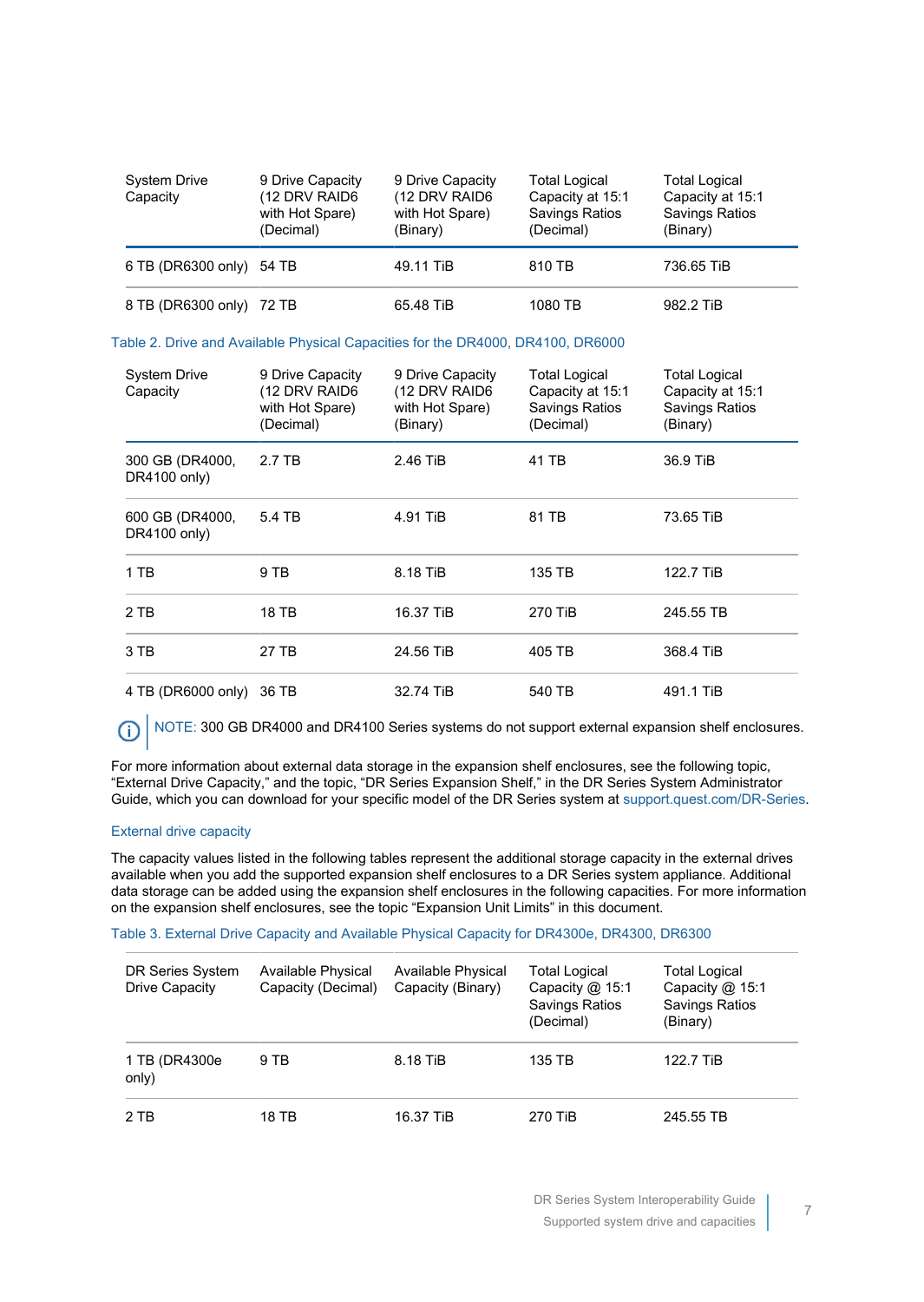| 4 TB (DR4300 and 36 TB<br>DR6300 only) | 32.74 TiB | 540 TB  | 491.1 TiB  |
|----------------------------------------|-----------|---------|------------|
| 6 TB (DR6300 only) 54 TB               | 49.11 TiB | 810 TB  | 736.65 TiB |
| 8 TB (DR6300 only) 72 TB               | 65.48 TiB | 1080 TB | 982.2 TiB  |

Table 4. External Drive Capacity and Available Physical Capacity for DR4000, DR4100, DR6000

| DR Series System<br>Drive Capacity | Available Physical<br>Capacity (Decimal) | Available Physical<br>Capacity (Binary) | <b>Total Logical</b><br>Capacity @ 15:1<br>Savings Ratios<br>(Decimal) | Total Logical<br>Capacity @ 15:1<br>Savings Ratios<br>(Binary) |
|------------------------------------|------------------------------------------|-----------------------------------------|------------------------------------------------------------------------|----------------------------------------------------------------|
| 1 TB                               | 9 TB                                     | 8.18 TiB                                | 135 TB                                                                 | 122.7 TiB                                                      |
| 2 TB                               | 18 TB                                    | 16.37 TiB                               | 270 TB                                                                 | 245.55 TiB                                                     |
| 4 TB (DR4100 and<br>DR6000 only)   | 36 TB                                    | 32.75 TiB                               | 540 TB                                                                 | 491.25 TiB                                                     |
| 6 TB (DR6000 only)                 | 54 TB                                    | 49.13 TiB                               | 810 TB                                                                 | 736.95 TiB                                                     |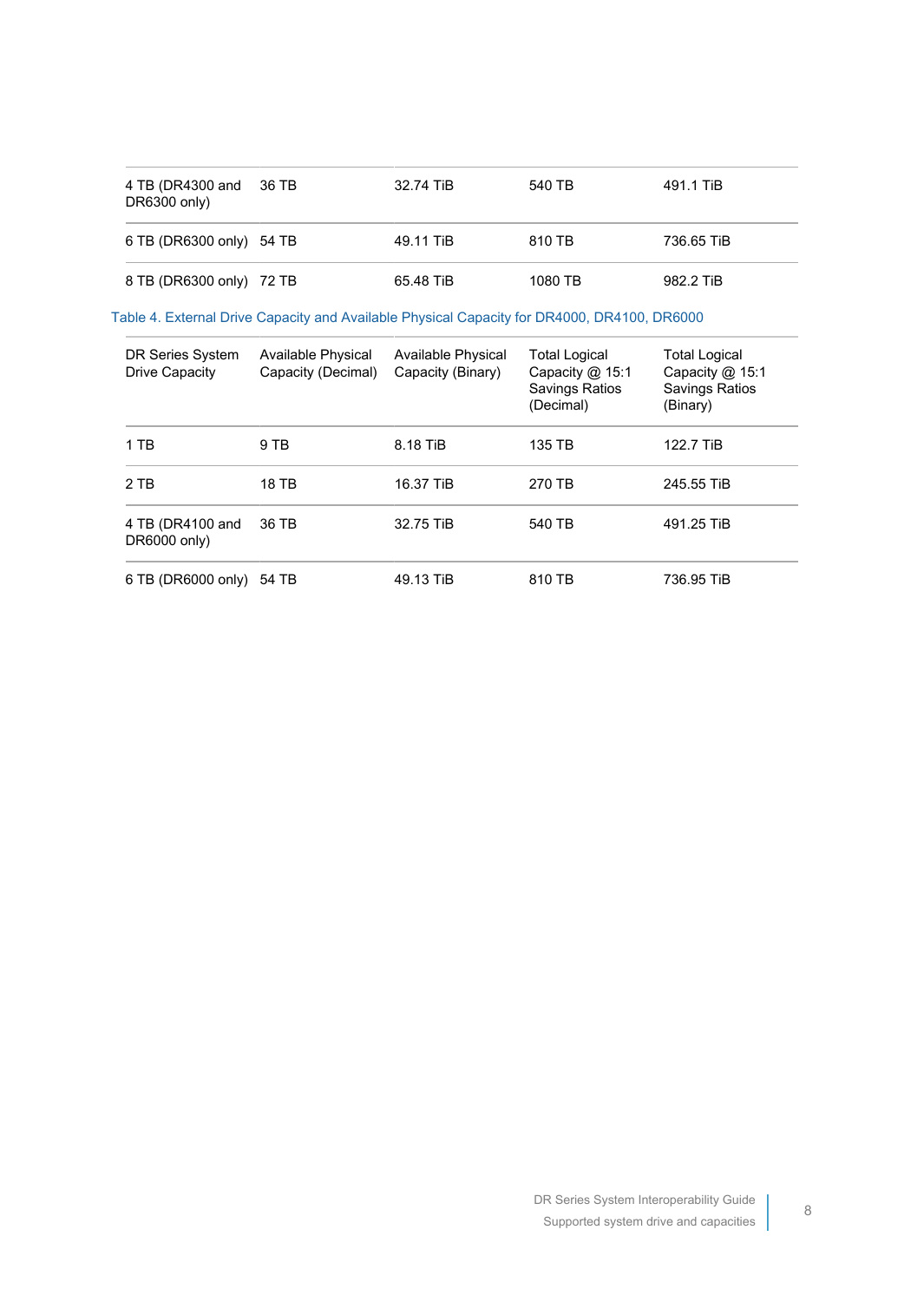# <span id="page-8-0"></span>Supported hardware for DR series system appliances

This section lists the hardware supported by the physical system on which the DR Series software is installed. Where applicable, firmware and driver versions are also listed.

[Capacities \(base unit\)](#page-8-1) [Hard drives \(base unit\)](#page-9-0) [Hard drives \(expansion unit\)](#page-9-1) [Capacities \(expansion unit\)](#page-10-0) [Expansion unit limits](#page-10-1) [Fibre Channel controllers](#page-11-0) [RAID controllers](#page-11-1) [USB flash drive](#page-12-0) [Network interface controllers](#page-12-1) [Network cabling](#page-15-0) [iDRAC Enterprise](#page-16-0) [Marvell WAM controller](#page-16-1)

#### <span id="page-8-1"></span>Capacities (base unit)

| System  | Drive Capacities Supported         |
|---------|------------------------------------|
| DR4300e | 4.5 TB, 9 TB                       |
| DR4300  | 18 TB, 36 TB                       |
| DR6300  | 18 TB, 36 TB, 54 TB, 72TB          |
| DR4000  | 2.7 TB, 5.4 TB, 9 TB, 18 TB, 27 TB |
| DR4100  | 2.7 TB, 5.4 TB, 9 TB, 18 TB, 27 TB |
| DR6000  | 9 TB, 18 TB, 27 TB, 36 TB          |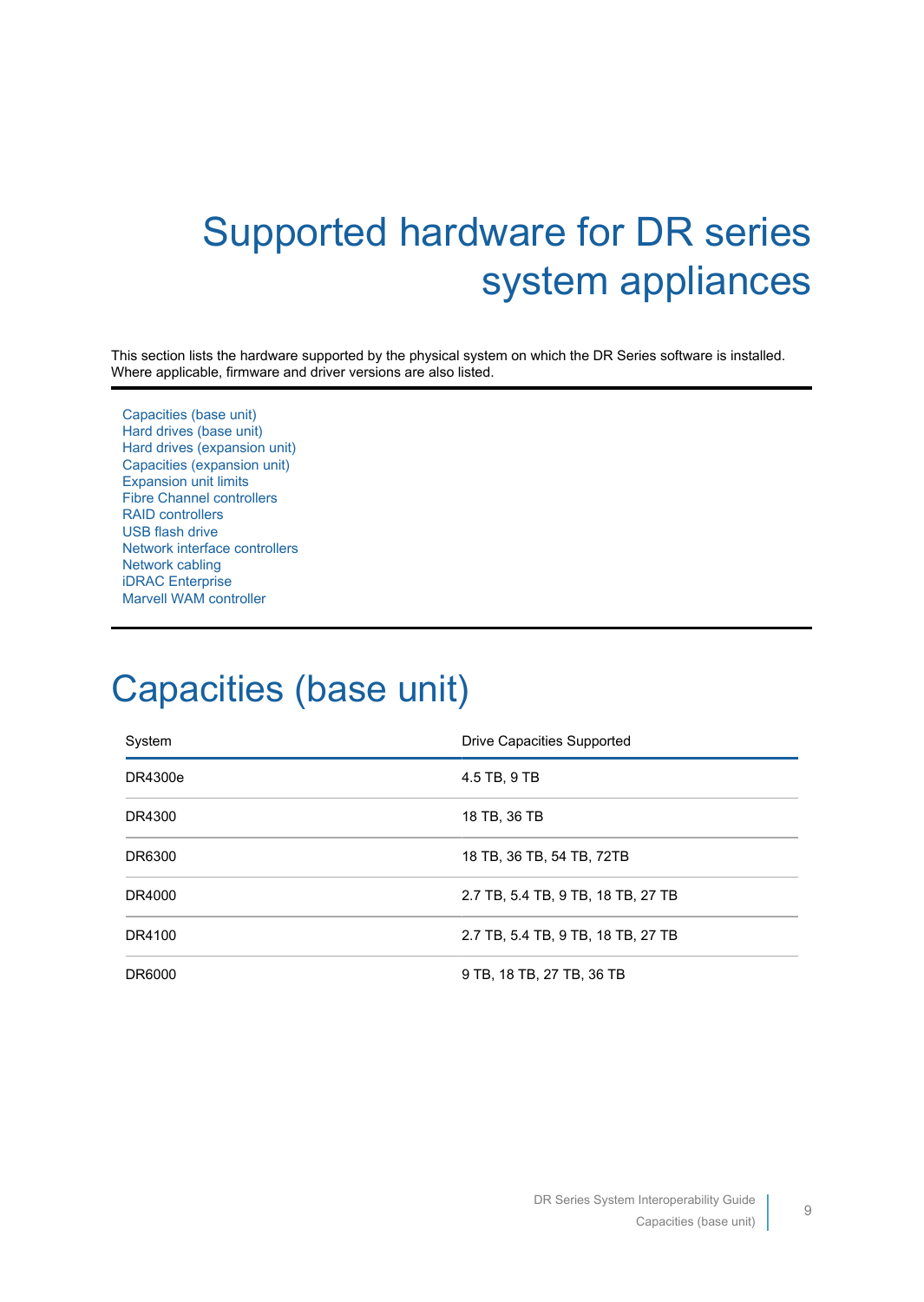#### <span id="page-9-0"></span>Hard drives (base unit)

| System                                                | Drive Slot | Drive Type                                                                                                                                       | <b>RAID Level</b> |
|-------------------------------------------------------|------------|--------------------------------------------------------------------------------------------------------------------------------------------------|-------------------|
| DR4300e/DR4300/<br>DR6300<br>DR4000/DR4100/<br>DR6000 | 0          | Hot-swappable 3.5-<br>inch SAS drive (global<br>hot spare for DR4000/<br>DR4100/DR6000;<br>dedicated hot spare<br>for DR4300e/DR4300/<br>DR6300) | N/A               |
|                                                       | $1 - 11$   | 11 hot-swappable 3.5-<br>inch SAS or Nearline<br><b>SAS Hard Disk Drives</b><br>(HDD)                                                            | 6                 |
|                                                       | 12–13      | Two 2.5-inch SAS Hard<br>Disk Drives (HDD)                                                                                                       | 1                 |

NOTE: Slots 12 and 13 can be located in different locations depending on the appliance model. For (i) example, in the DR4000 system these drives are internal, while in the DR4300e, DR4300, DR6300, DR4100, and DR6000 systems, these drives are hot-pluggable in the rear panel. For information on locating these drives, see the appropriate product's DR Series Systems Owner's Manual.

### <span id="page-9-1"></span>Hard drives (expansion unit)

NOTE: The external enclosure is a Dell PowerVault MD1400 direct-attached storage array for the (i) DR4300e, DR4300, and DR6300. It is a Dell PowerVault MD1200 direct-attached storage array for DR4000, DR4100, and DR6000.

| System                                                                                                   | Drive Slot | Drive Type                                                                              | <b>RAID Level</b> |
|----------------------------------------------------------------------------------------------------------|------------|-----------------------------------------------------------------------------------------|-------------------|
| DR4300e, DR4300,<br>Hot-swappable 3.5-<br>0<br>inch SAS drive (global<br>DR6300<br>hot spare for DR4000/ |            | N/A                                                                                     |                   |
| DR4000, DR4100,<br>DR6000                                                                                |            | DR4100/DR6000;<br>dedicated hot spare<br>for DR4300e/DR4300/<br>DR6300)                 |                   |
|                                                                                                          | $1 - 11$   | Eleven (11) hot-<br>swappable 3.5-inch SAS<br>or Nearline SAS Hard<br>Disk Drives (HDD) | 6                 |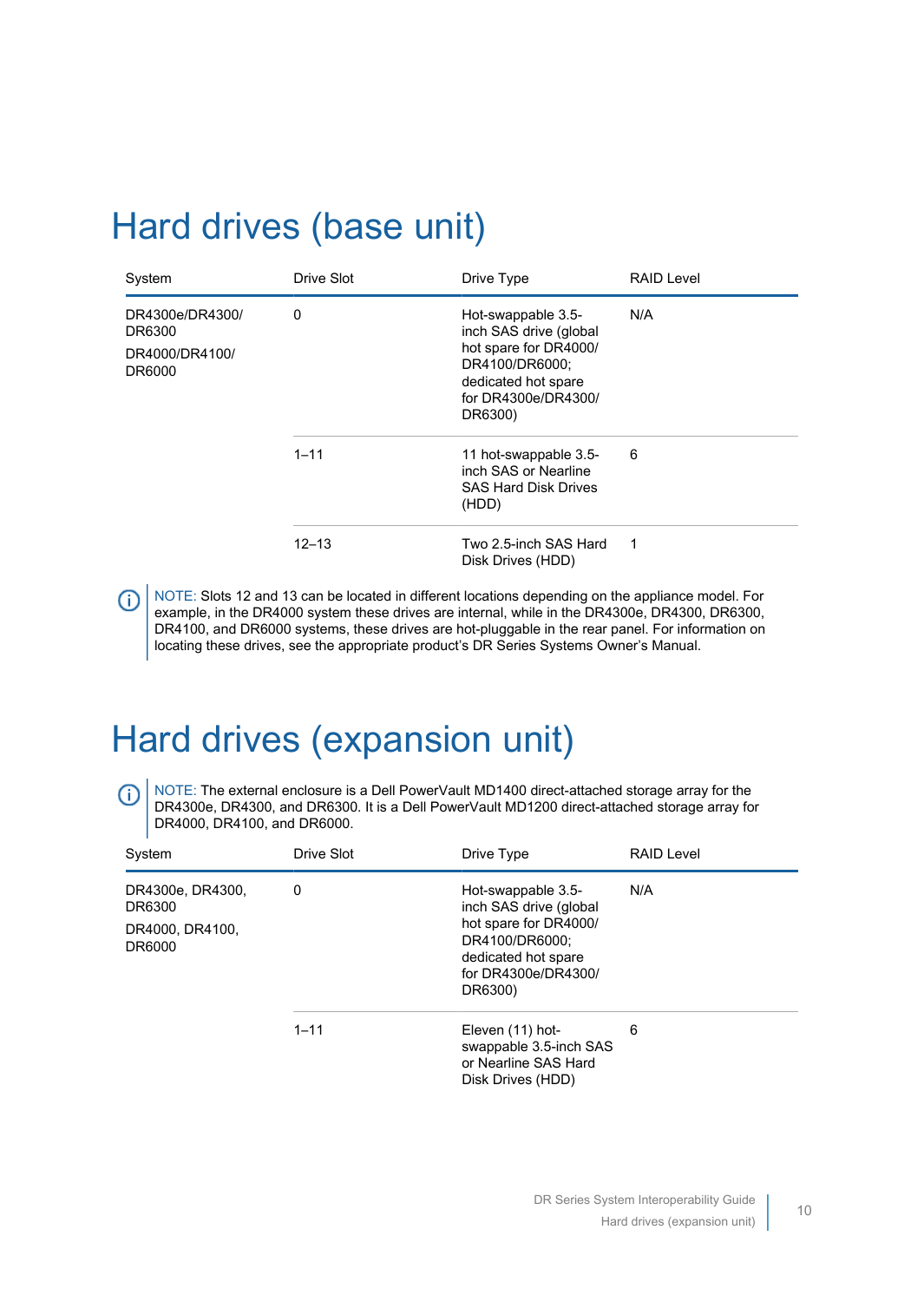## <span id="page-10-0"></span>Capacities (expansion unit)

| System  | Drive Capacities Supported       |
|---------|----------------------------------|
| DR4300e | 9 TB, 18 TB                      |
| DR4300  | 18 TB, 36 TB                     |
| DR6300  | 18 TB, 36 TB, 54 TB, 72 TB       |
| DR4000  | 9 TB, 18 TB, 27 TB               |
| DR4100  | 9 TB, 18 TB, 27 TB, 36 TB        |
| DR6000  | 9 TB, 18 TB, 27 TB, 36 TB, 54 TB |

NOTE: Requirements for adding expansion enclosures are as follows: ⋒

• Expansion unit must be greater than or equal to size of base unit

• Install the required expansion shelf license

NOTE: For information about the supported external expansion enclosures, see the DR Series System Administrator Guide.

### <span id="page-10-1"></span>Expansion unit limits

NOTE: The external enclosure is a Dell PowerVault MD1400 direct-attached storage array for the O) DR4300e, DR4300, and DR6300 systems. The external enclosure is a Dell PowerVault MD1200 directattached storage array for the DR4000, DR4100, and DR6000.

| System  | Max # of Expansion Enclosures |
|---------|-------------------------------|
| DR4300e | 1                             |
| DR4300  | 2                             |
| DR6300  | 4                             |
| DR4000  | 2                             |
| DR4100  | 2                             |
| DR6000  | 4                             |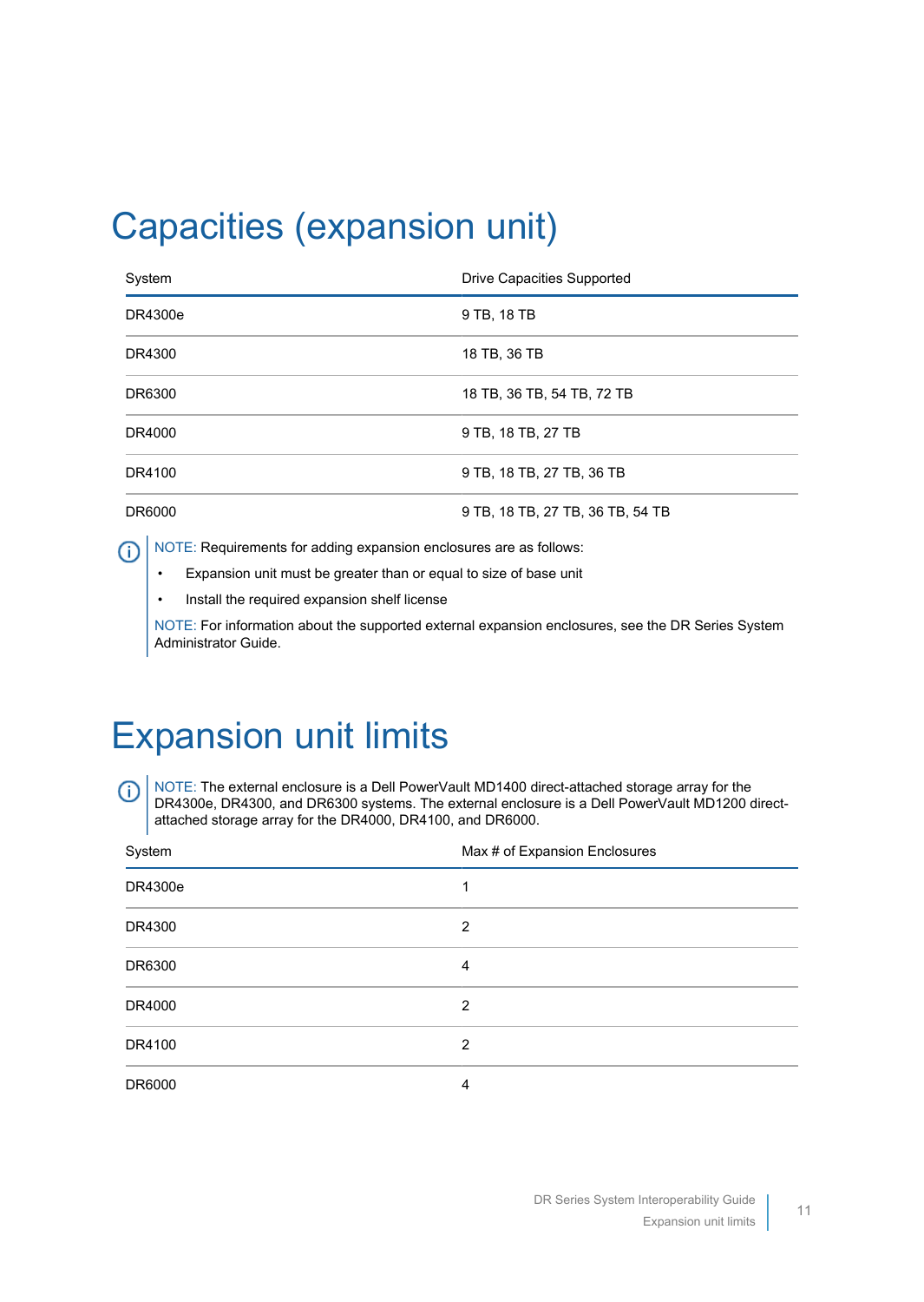## <span id="page-11-0"></span>Fibre Channel controllers

You can add a Fibre Channel (FC) card to a DR Series hardware system for FC VTL connectivity.

Table 5. Supported FC controllers

| System         | Controllers  | Recommended Slot                                                    |  |
|----------------|--------------|---------------------------------------------------------------------|--|
| DR4300, DR6300 | QLE2562 8Gb  | 5 (5 and 6 are FC-<br>supported slots, with 5<br>being the default) |  |
|                | QLE2662 16Gb | 5 (5 and 6 are FC-<br>supported slots, with 5<br>being the default) |  |
|                | QLE2652 (FH) | 5 (5 and 6 are FC-<br>supported slots, with 5<br>being the default) |  |
|                | QLE2662 (FH) | 5 (5 and 6 are FC-<br>supported slots, with 5<br>being the default) |  |

#### <span id="page-11-1"></span>RAID controllers

#### Table 6. Supported RAID controllers

| System                     | <b>RAID controllers</b> | Max # of controllers |  |
|----------------------------|-------------------------|----------------------|--|
| DR4300e, DR4300,<br>DR6300 | PERC H730P              |                      |  |
|                            | PERC H830               |                      |  |
| DR4000                     | <b>PERC H700</b>        |                      |  |
|                            | PERC H800               |                      |  |
| DR4100, DR6000             | PERC H710P              |                      |  |
|                            | PERC H810               |                      |  |

 $\bigcirc$  NOTE: DR4000/DR4100 with 2.7 TB base unit does not support expansion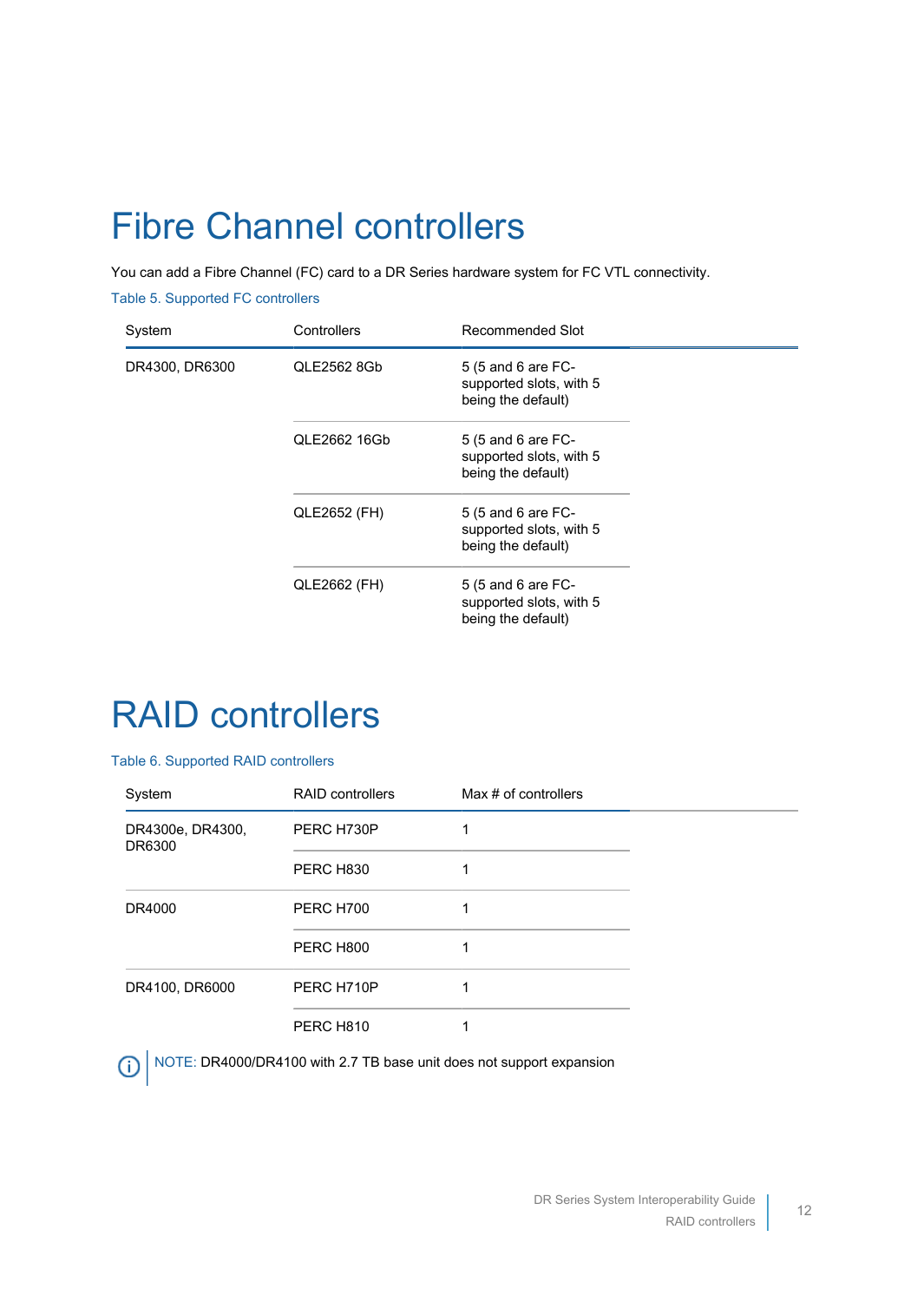## <span id="page-12-0"></span>USB flash drive

The USB flash drive needed for performing a system recovery is not included with the system release. The minimum size required for the DR Series Restore Manager for all DR Series systems is 4GB.

#### <span id="page-12-1"></span>Network interface controllers

| System                                                                                          | Controller Type               | Slot                  |
|-------------------------------------------------------------------------------------------------|-------------------------------|-----------------------|
| DR4300e, DR4300, DR6300                                                                         |                               |                       |
| Broadcom 5720 QP 1Gb Network<br>Daughter Card                                                   | 2x1GB                         | Network Daughter Card |
| QLogic 57800 2x10Gb DA/SFP<br>+ + 2x1Gb BT Network Daughter<br>Card                             | 2x10GB+2x1GB Optical          | Network Daughter Card |
| QLogic 57800 2x10Gb DA/SFP<br>+ + 2x1Gb BT Network Daughter<br>Card                             | 2x10GB+2x1GB Optical w/cables | Network Daughter Card |
| QLogic 57800 2x10Gb DA/SFP<br>+ + 2x1Gb BT Network Daughter<br>Card                             | 2x10GB+2x1GB BaseT            | Network Daughter Card |
| QLogic 57840S Quad Port 10Gb<br>SFP+ Direct Attach Rack Network<br>Daughter Card                | 4x10GB Optical w/cables       | Network Daughter Card |
| QLogic 57840S Quad Port 10Gb<br>SFP+ Direct Attach Rack Network<br>Daughter Card                | 4x10GB                        | Network Daughter Card |
| Intel Ethernet I350 QP 1Gb<br>Network Daughter Card                                             | 4x1GB                         | Network Daughter Card |
| Intel X520 DP 10Gb DA/SFP+, +<br>1350 DP 1Gb Ethernet, Network<br>Daughter Card                 | 2x10GB+2x1GB Optical          | Network Daughter Card |
| Intel X520 DP 10Gb SR/SFP+, +<br>1350 DP 1Gb Ethernet, Network<br>Daughter Card, with SR Optics | 2x10GB+2x1GB Optical w/cables | Network Daughter Card |
| Intel Ethernet X540 DP 10Gb +<br>I350 1Gb DP Network Daughter<br>Card                           | $2x10GB+2x1GB$                | Network Daughter Card |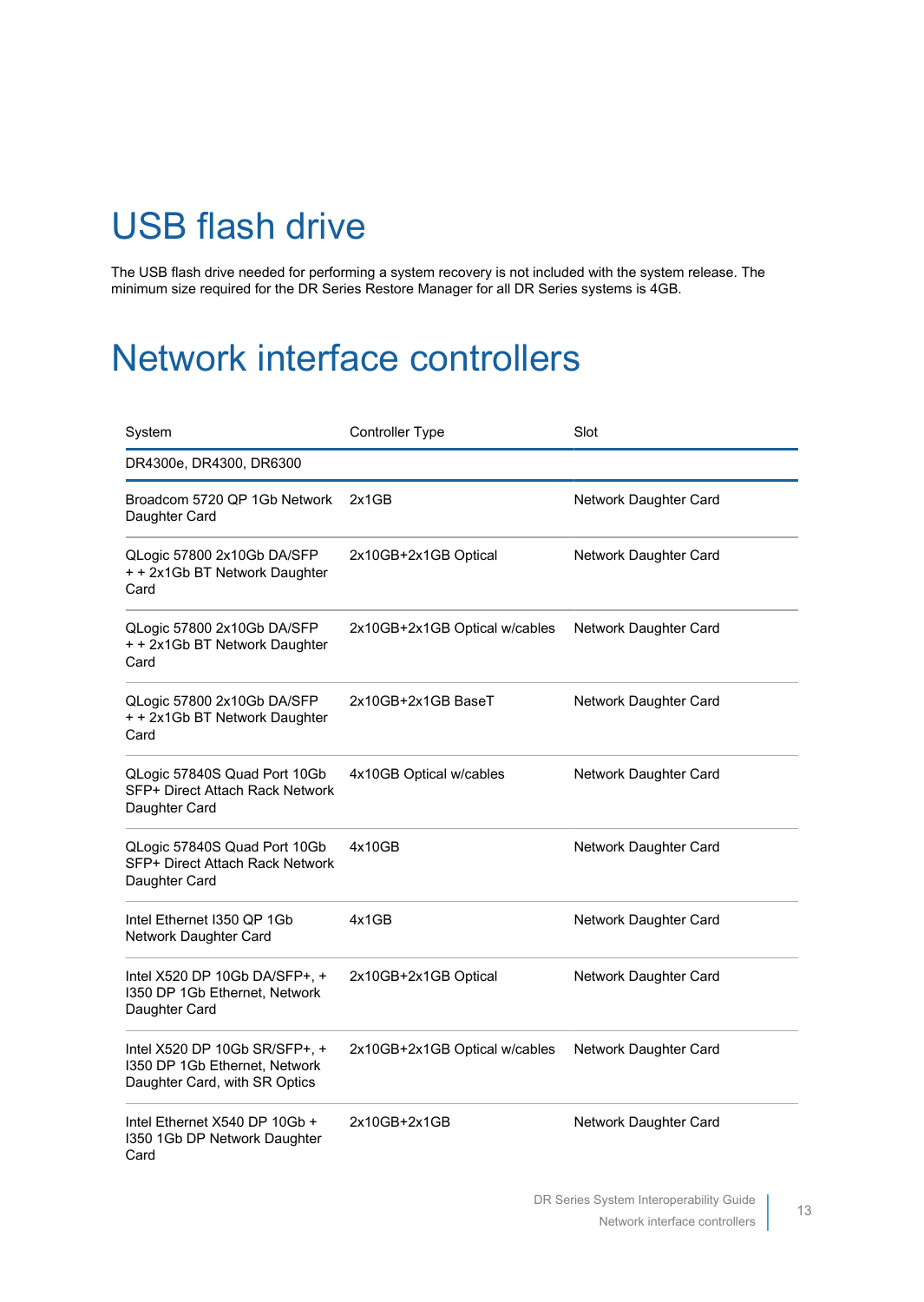| System                                                                                               | <b>Controller Type</b>         | Slot                   |
|------------------------------------------------------------------------------------------------------|--------------------------------|------------------------|
| DR4300e, DR4300, DR6300                                                                              |                                |                        |
| Broadcom 5719 QP 1Gb Network<br>Interface Card, Low Profile                                          | 4x1GB                          | Network Interface Card |
| QLogic 57810 Dual Port 10Gb<br><b>Base-T Low Profile Network</b><br>Adapter                          | 2x10GB                         | Network Interface Card |
| QLogic 57810 Dual Port 10Gb<br>Direct Attach/SFP+ Low Profile<br>Network Adapter                     | 2x10GB BaseT                   | Network Interface Card |
| Intel Ethernet I350 QP 1Gb Server 4x1GB<br>Adapter, Low Profile                                      |                                | Network Interface Card |
| Intel Ethernet X540 DP<br>10GBASE-T Server Adapter, Low<br>Profile                                   | 2x10GB BaseT                   | Network Interface Card |
| Intel X520 DP 10Gb DA/SFP+<br>Server Adapter, Low Profile                                            | 2x10GB Optical                 | Network Interface Card |
| Intel X520 DP 10Gb DA/SFP+<br>Server Adapter, Low Profile, with<br><b>SR Optics</b>                  | 2x10GB Optical                 | Network Interface Card |
| System                                                                                               | Controller Type                | Slot                   |
| DR6000                                                                                               |                                |                        |
| Broadcom 5720 Quad Port 1GbE<br>Rack NDC                                                             | 4 Copper 1Gb                   | Network Daughter Card  |
| Intel I350 Quad Port 1Gb BT Rack 4 Copper 1Gb<br><b>NDC</b>                                          |                                | Network Daughter Card  |
| Intel Ethernet X540 2 x 10Gb BT + 2 Copper 10Gb<br>1350 2 x 1Gb BT NDC                               | 2 Copper 1Gb                   | Network Daughter Card  |
| QLogic 57800S Quad-Port<br>2x10GbE SFP+ and 2x1GbE<br>RJ-45 Rack Converged NDC                       | 2 Copper 10Gb<br>2 Copper 1Gb  | Network Daughter Card  |
| QLogic 57800S Quad-Port<br>2x10GbE RJ-45 and 2x1GbE RJ-<br>45 10GBASE-T Rack Converged<br><b>NDC</b> | 2 Optical 10Gb<br>2 Copper 1Gb | Network Daughter Card  |
| Intel X520 DP 10Gb DA/SFP+,<br>+1350 DP 1GB Ethernet, NDC                                            | 2 Optical 10Gb<br>2 Copper 1Gb | Network Daughter Card  |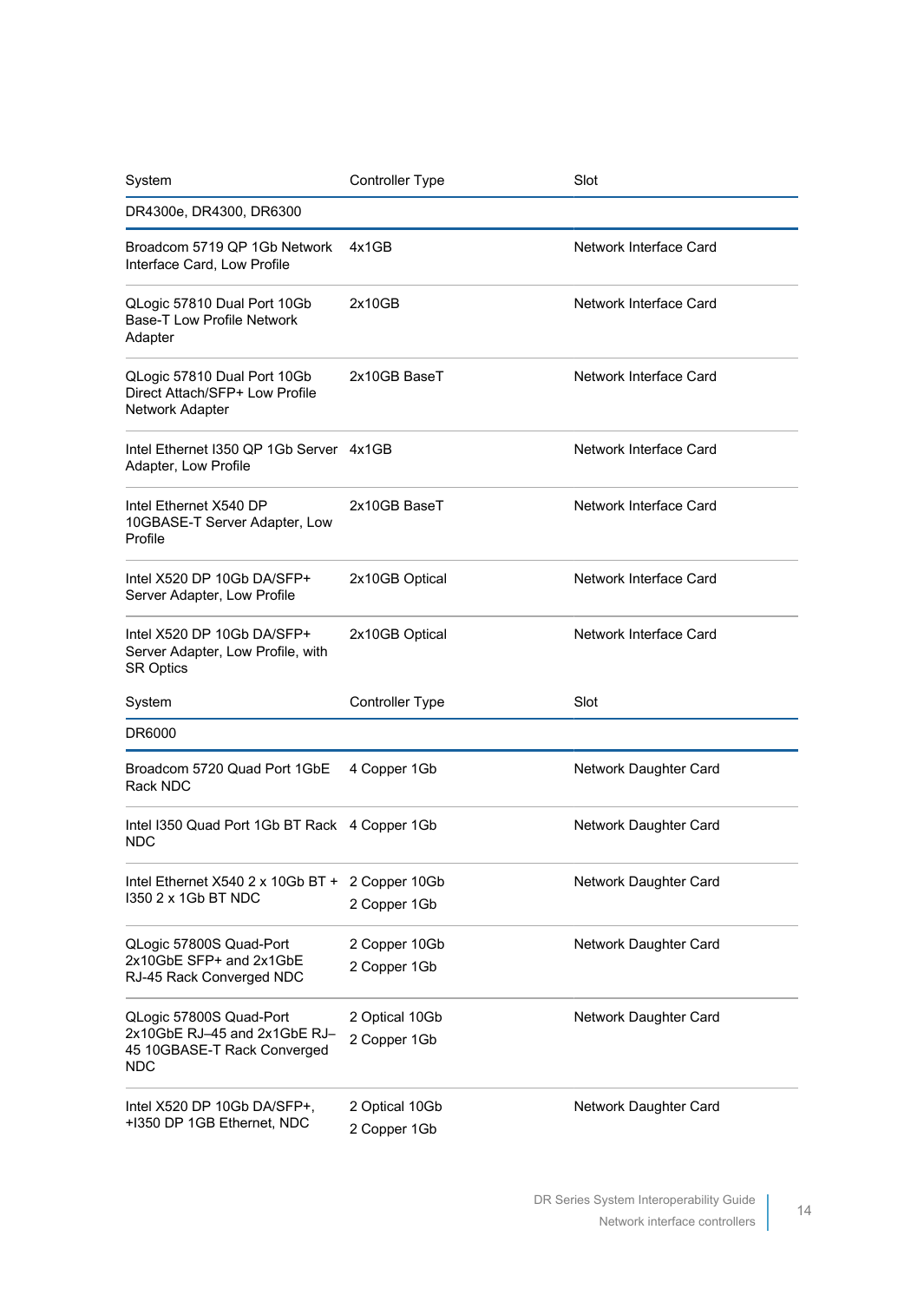| System                                                                                        | <b>Controller Type</b>         | Slot                   |
|-----------------------------------------------------------------------------------------------|--------------------------------|------------------------|
| DR6000                                                                                        |                                |                        |
| QLogic 57840S Quad-Port<br>4x10GbE SFP+ Rack Converged<br>NDC.                                | 4 Optical 10Gb                 | Network Daughter Card  |
| Broadcom 5720 Dual Port 1Gb<br>network interface card, low profile                            | 2 Copper 1Gb                   | Add-In Network Adapter |
| Intel I350 Dual Port 1Gb Stand-up<br>Adapter, low profile                                     | 2 Copper 1Gb                   | Add-In Network Adapter |
| Broadcom 57810 DP 10Gb<br>DA/SFP+ Converged Network<br>Adapter, Low Profile                   | 2 Optical 10Gb                 | Add-In Network Adapter |
| Intel X520 DP 10Gb DA/SFP+<br>Server Adapter, Low Profile                                     | 2 Optical 10Gb                 | Add-In Network Adapter |
| Intel X540 2x10Gb BT (10Gb)                                                                   | 2 Copper 10Gb                  | Add-In Network Adapter |
| System                                                                                        | <b>Controller Type</b>         | Slot                   |
| DR4100                                                                                        |                                |                        |
| Broadcom 5720 Quad Port 1GbE<br>Rack NDC                                                      | 4 Copper 1Gb                   | Network Daughter Card  |
| Intel I350 Quad Port 1Gb BT Rack 4 Copper 1Gb<br>NDC                                          |                                | Network Daughter Card  |
| Intel Ethernet X540 2 x 10Gb BT + 2 Copper 10Gb<br>1350 2 x 1Gb BT NDC                        | 2 Copper 1Gb                   | Network Daughter Card  |
| QLogic 57800S Quad-Port<br>2x10GbE SFP+ and 2x1GbE<br>RJ-45 Rack Converged NDC                | 2 Copper 10Gb<br>2 Copper 1Gb  | Network Daughter Card  |
| QLogic 57800S Quad-Port<br>2x10GbE RJ-45 and 2x1GbE RJ-<br>45 10GBASE-T Rack Converged<br>NDC | 2 Optical 10Gb<br>2 Copper 1Gb | Network Daughter Card  |
| Broadcom 5720 Dual Port 1Gb<br>network interface card, low profile                            | 2 Copper 1Gb                   | Add-In Network Adapter |
| Intel I350 Dual Port 1Gb Stand-up<br>Adapter, low profile                                     | 2 Copper 1Gb                   | Add-In Network Adapter |
| Broadcom 57810 DP 10Gb<br>DA/SFP+ Converged Network<br>Adapter, Low Profile                   | 2 Optical 10Gb                 | Add-In Network Adapter |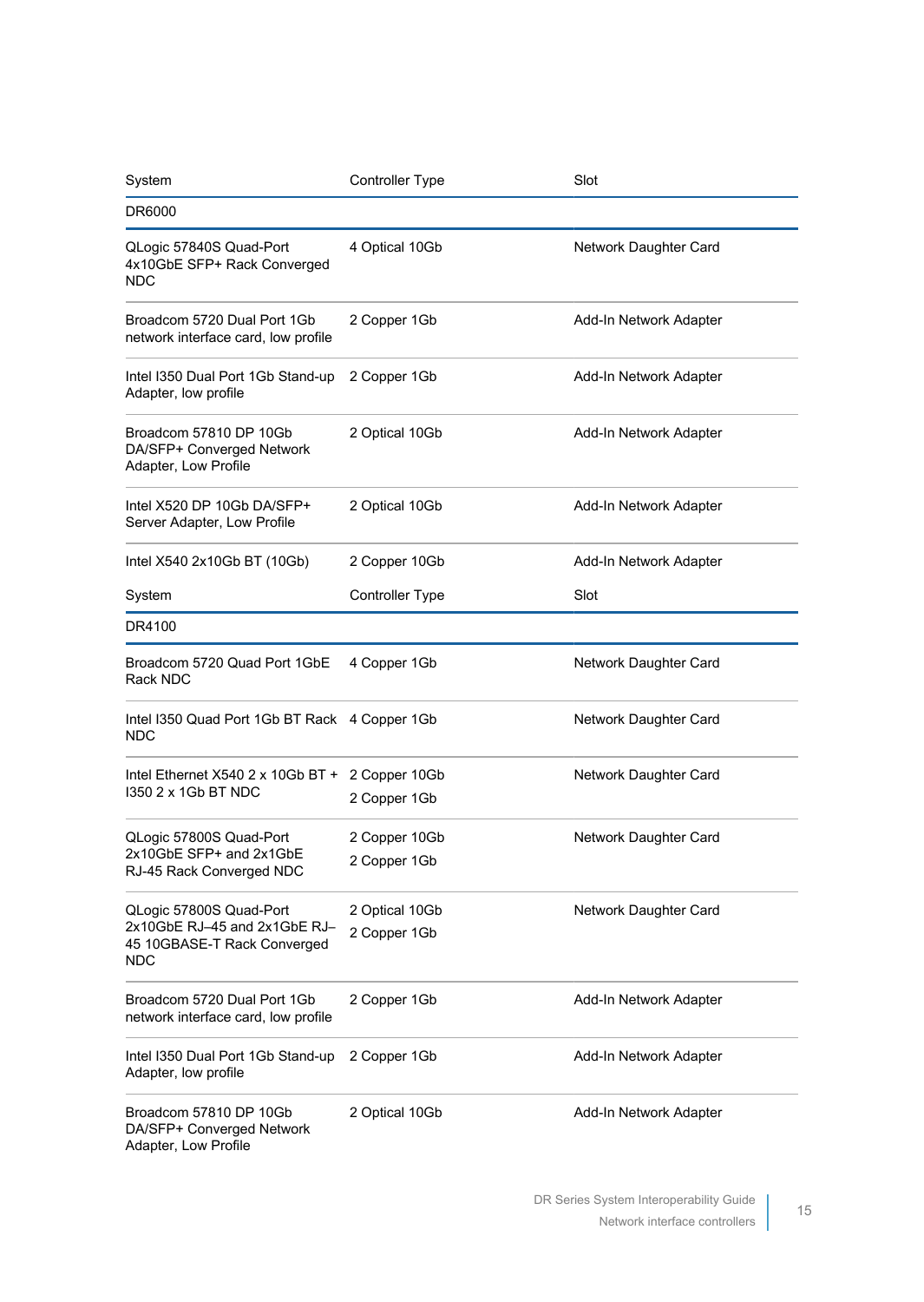| System                                                    | Controller Type                 | Slot                   |
|-----------------------------------------------------------|---------------------------------|------------------------|
| DR4100                                                    |                                 |                        |
| Intel X520 DP 10Gb DA/SFP+<br>Server Adapter, low profile | 2 Optical 10Gb                  | Add-In Network Adapter |
| Intel X540 2x10Gb BT (10Gb)                               | 2 Copper 10Gb                   | Add-In Network Adapter |
| System                                                    | Controller Type                 | Slot                   |
| DR4000                                                    |                                 |                        |
| Broadcom BCMS5716 LOM                                     | 2 Copper 1Gb                    | On Mother Board        |
| Broadcom BCMS5709                                         | 2 Copper 1Gb                    | Add-In Network Adapter |
| Intel 10G                                                 | 2 Copper 10Gb<br>2 Optical 10Gb | Add-In Network Adapter |

NOTE: For Network Cards, you can have one Network Daughter Card and one Add-In Network Adapter.

## <span id="page-15-0"></span>Network cabling

| Description                                                                                                      | Broadcom SFP+ NIC<br>Ports | Intel SFP+ NIC Ports | Dell Cust Kit SKU |
|------------------------------------------------------------------------------------------------------------------|----------------------------|----------------------|-------------------|
| Dell Networking, Cable,<br>SFP+ to SFP+, 10GbE,<br><b>Copper Twinax Direct</b><br>Attach Cable, 1 Meter          | X                          | X                    | 332-1665          |
| Dell Networking, Cable,<br>SFP+ to SFP+, 10GbE,<br>Copper Twinax Direct<br>Attach Cable, 3 Meters                | $\times$                   | X                    | 332-1368          |
| Dell Networking, Cable,<br>SFP+ to SFP+, 10GbE,<br><b>Copper Twinax Direct</b><br>Attach Cable, 5 Meters         | X                          | X                    | 332-1666          |
| SFP+, Short Range,<br>Optical Transceiver, LC<br>Connector, 10Gb and<br>1Gb compatible for Intel<br>and Broadcom | X                          | X                    | 330-8721          |
| Cisco 10Gb SFP+<br>Twinax, 1m                                                                                    | X                          | X                    | SFP-H10GB-CU1M    |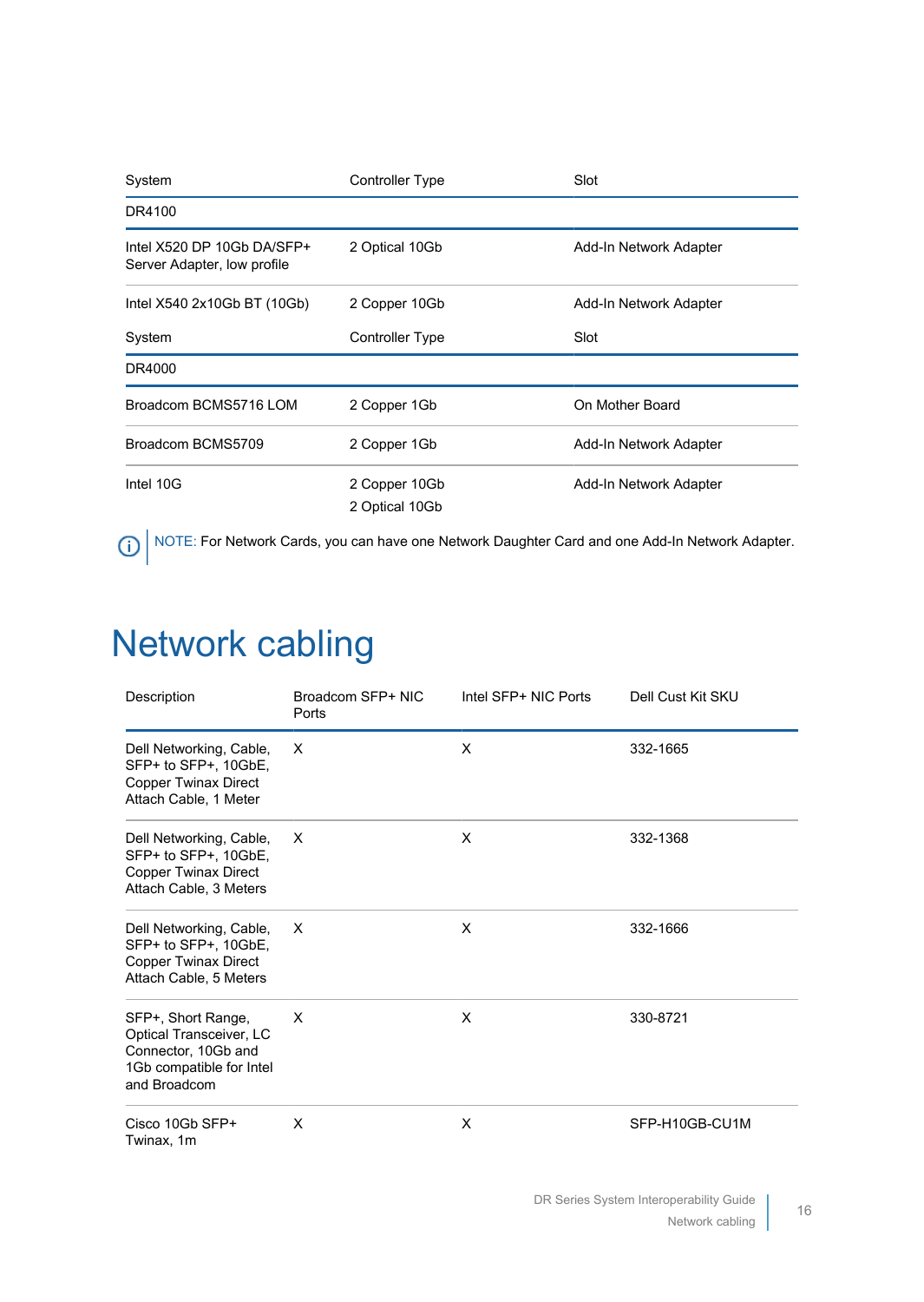| Description                   | Broadcom SFP+ NIC<br>Ports | Intel SFP+ NIC Ports | Dell Cust Kit SKU |
|-------------------------------|----------------------------|----------------------|-------------------|
| Cisco 10Gb SFP+<br>Twinax, 3m | x                          | X                    | SFP-H10GB-CU3M    |
| Cisco 10Gb SFP+<br>Twinax, 5m | x                          | х                    | SFP-H10GB-CU5M    |

## <span id="page-16-0"></span>iDRAC Enterprise

| System  | Controller |
|---------|------------|
| DR4300e | iDRAC8     |
| DR4300  | iDRAC8     |
| DR6300  | iDRAC8     |
| DR4000  | iDRAC6     |
| DR4100  | iDRAC7     |
| DR6000  | iDRAC7     |

### <span id="page-16-1"></span>Marvell WAM controller

| System  | Controller                 |
|---------|----------------------------|
| DR4300e | <b>WAM2 Plus</b>           |
| DR4300  | <b>WAM2 Plus</b>           |
| DR6300  | <b>WAM2 Plus</b>           |
| DR4000  | <b>WAM1 Plus</b>           |
| DR4100  | <b>WAM1 Plus WAM2 Plus</b> |
| DR6000  | <b>WAM2 Plus</b>           |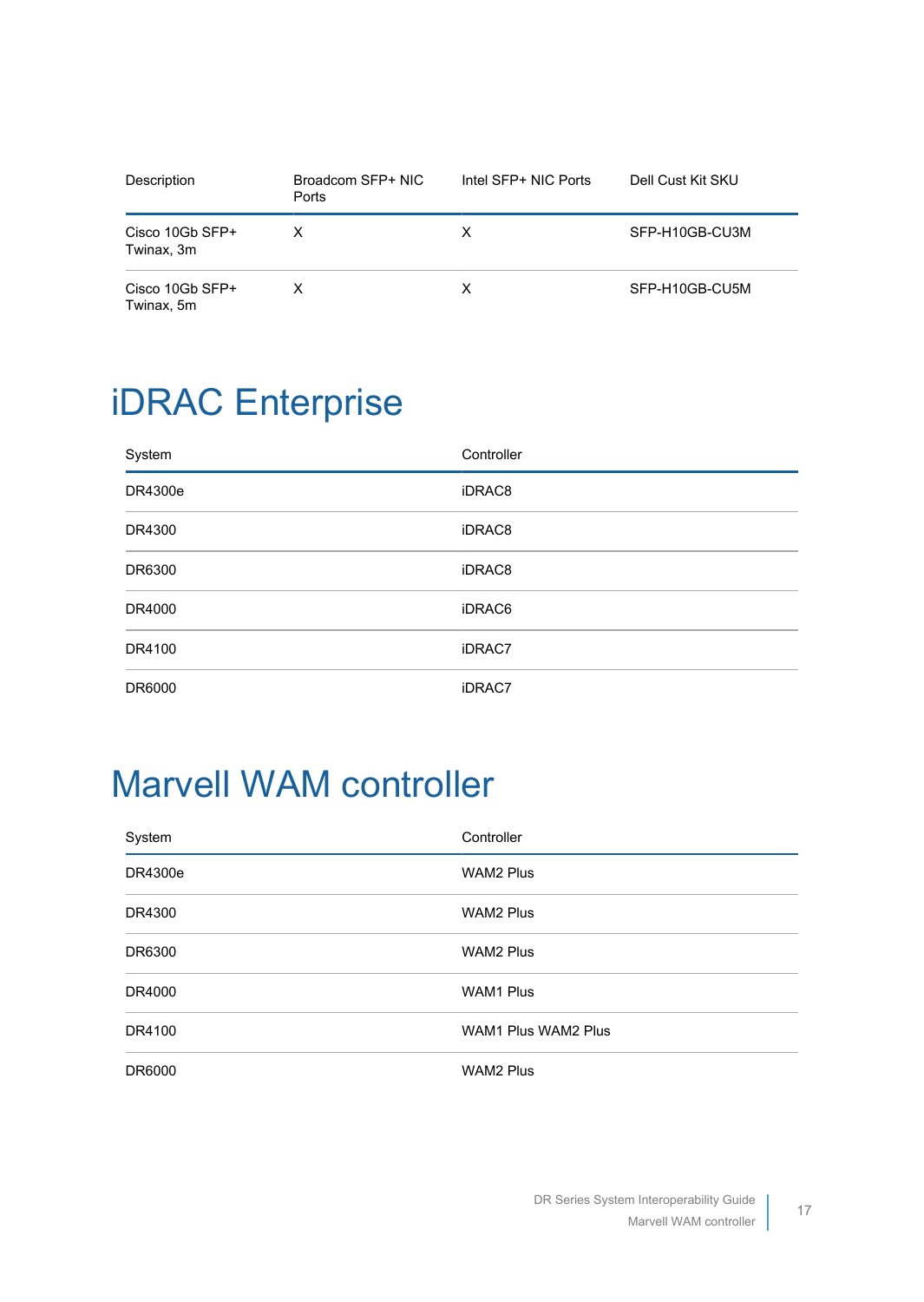## <span id="page-17-0"></span>Supported virtual environments for DR2000v

This section lists the supported virtual environments for the DR2000v system.

NOTE: At least one DR Series system hardware appliance is required to act as a license server for the O DR2000v with 1TB, 2TB, and 4TB capacities. To register the DR2000v successfully, version 3.1 or later of the DR Series software is required to be loaded on the DR Series system hardware appliance. A DR2000V with 12TB capacity can either register with a DR Series hardware system or use a standalone license. Refer to the DR2000v Deployment Guide for more information.

[Available capacities and OS support](#page-17-1) [Resource requirements](#page-18-0) [DR2000v expansion unit limits](#page-18-1)

#### <span id="page-17-1"></span>Available capacities and OS support

| Platform        | 1TB | 2TB | 4TB        | 12TiB      |
|-----------------|-----|-----|------------|------------|
| <b>ESXi 5.0</b> | Yes | Yes | N/A        | N/A        |
| <b>ESXi 5.1</b> | Yes | Yes | N/A        | N/A        |
| ESXi 5.5*       | Yes | Yes | <b>Yes</b> | Yes        |
| ESXi 6.0        | Yes | Yes | <b>Yes</b> | Yes        |
| Hyper-V 2008 R2 | Yes | Yes | N/A        | N/A        |
| Hyper-V 2012 R2 | Yes | Yes | <b>Yes</b> | Yes        |
| Hyper-V 2012    | Yes | Yes | Yes        | <b>Yes</b> |

\*The ESXi 5.5 version is VM hardware 10-based. This means you must use the Web client, and not the vSphere client.

NOTE: Capacity for the DR Series system is technically measured in TiB, where 4TiB is equal to 4.398 O TB. In the case of the 12 TiB drive, it is equal to 13.194 TB of storage capacity.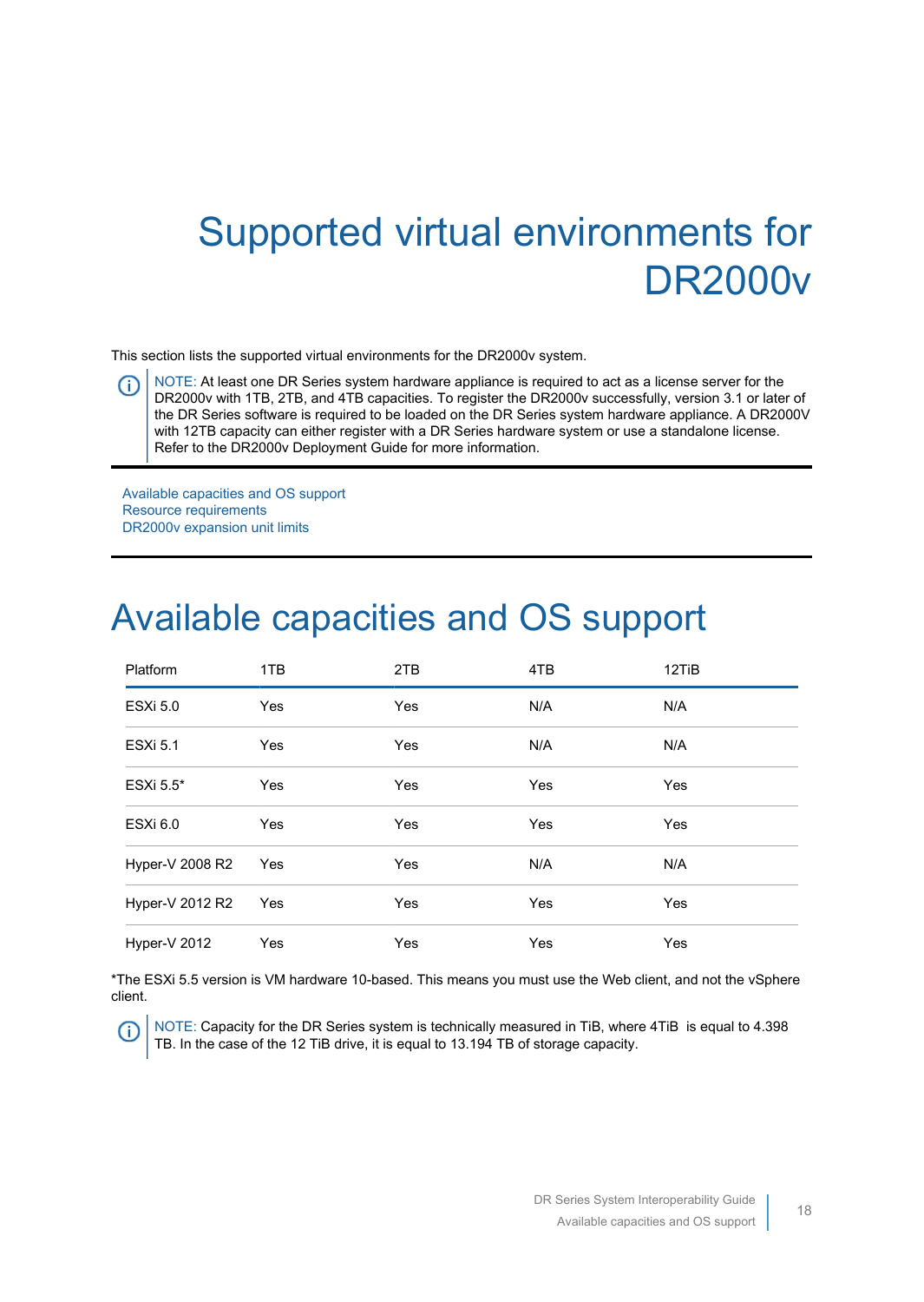### <span id="page-18-0"></span>Resource requirements

| Platform                | <b>Disk Capacity</b> | Virtual Network<br>Interface Card (At<br>least $e1000$ ) | No. of CPUs    | <b>RAM</b> |
|-------------------------|----------------------|----------------------------------------------------------|----------------|------------|
| ESXi 5.0, 5.1           | 1TB, 2TB             | 2x1Gig                                                   | $\overline{4}$ | 8GB        |
| <b>ESXi 5.5</b>         | 1TB, 2TB, 4TB        | 2x1Gig                                                   | $\overline{4}$ | 8GB        |
|                         | 12 TiB               | 2x1Gig                                                   | $\overline{4}$ | 12GB       |
| <b>ESXi 6.0</b>         | 1TB, 2TB, 4TB        | 2x1Gig                                                   | $\overline{4}$ | 8GB        |
|                         | 12 TiB               | 2x1Gig                                                   | $\overline{4}$ | 12GB       |
| Hyper-V 2008 R2         | 1TB, 2TB             | 2x1Gig                                                   | 4              | 8GB        |
| Hyper-V 2012<br>R2/2012 | 1TB, 2TB, 4TB        | 2x1Gig                                                   | $\overline{4}$ | 8GB        |
|                         | 12TiB                | 2x1Gig                                                   | 4              | 12GB       |

The following table lists the minimum resource requirements for DR2000v.

#### <span id="page-18-1"></span>DR2000v expansion unit limits

Expansion units and disk capacity expansion are not supported on the DR2000v.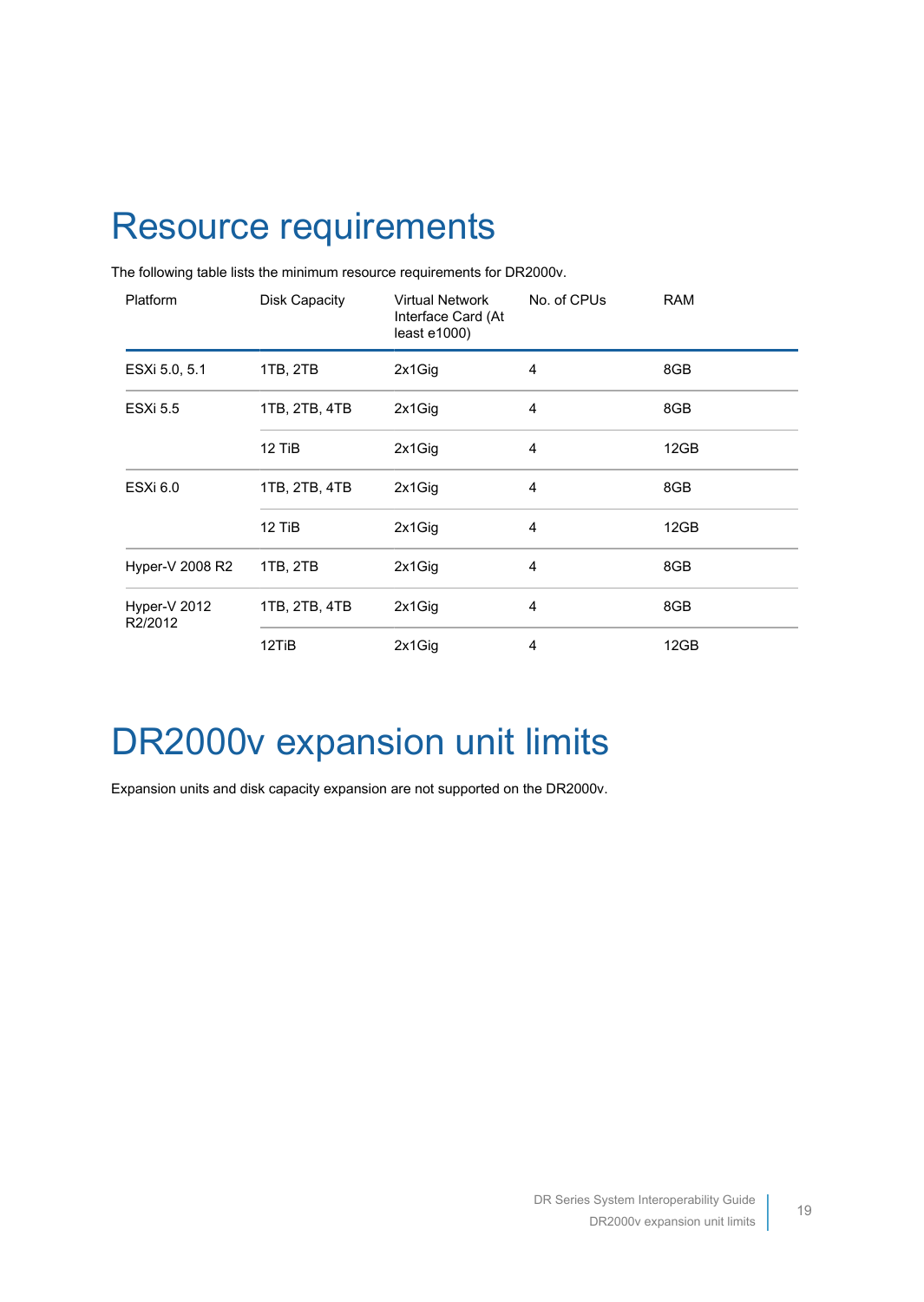# Supported software

<span id="page-19-0"></span>This section lists the supported operating systems, applications, and protocols for the DR Series system.

[Supported backup software](#page-19-1) [Supported operating systems for iSCSI initiators](#page-24-0) [Supported operating systems for FC initiators](#page-25-0) [Supported NAS Filers for NDMP](#page-25-1) [Supported NAS filers for FC](#page-26-0) [Network file protocols and backup client operating systems](#page-26-1) [Supported Web browsers](#page-27-0) [DR2000v platform limits](#page-27-1) [DR4300e supported system limits](#page-29-0) [DR4300 supported system limits](#page-30-0) [DR6300 supported system limits](#page-31-0) [DR4000 and DR4100 supported system limits](#page-32-0) [DR6000 supported system limits](#page-33-0) [Supported DR Rapid software and components](#page-34-0)

#### <span id="page-19-1"></span>Supported backup software

| Data<br>Management<br>Application<br>(DMA) | <b>CIFS</b>               | <b>NFS</b>                | <b>RDA</b>   | OST | Rapid<br><b>CIFS</b> | Rapid<br><b>NFS</b> | <b>NDMP</b><br><b>VTL</b> | <b>iSCSI</b><br><b>VTL</b> | FC VTL       |
|--------------------------------------------|---------------------------|---------------------------|--------------|-----|----------------------|---------------------|---------------------------|----------------------------|--------------|
| NetVault Backup                            |                           |                           |              |     |                      |                     |                           |                            |              |
| v8.5                                       | $\checkmark$              | $\checkmark$              |              |     |                      |                     |                           |                            |              |
| v8.6                                       | $\checkmark$              | $\checkmark$              |              |     |                      |                     |                           |                            |              |
| v9.0                                       | $\checkmark$              | $\checkmark$              |              |     |                      |                     |                           |                            |              |
| v9.2                                       | $\checkmark$              | $\checkmark$              | $\checkmark$ |     |                      |                     | $\checkmark$              | $\checkmark$               |              |
| v10.0.1                                    | $\boldsymbol{\checkmark}$ | $\checkmark$              | $\checkmark$ |     |                      |                     | $\checkmark$              | $\checkmark$               |              |
| v10.0.5                                    | $\boldsymbol{\checkmark}$ | $\checkmark$              | $\checkmark$ |     |                      |                     | $\checkmark$              | $\checkmark$               |              |
| $v11.0*$                                   | $\checkmark$              | $\checkmark$              | $\checkmark$ |     |                      |                     | $\checkmark$              | $\checkmark$               | $\checkmark$ |
| $v11.1*$                                   | $\checkmark$              | $\checkmark$              | $\checkmark$ |     |                      |                     | $\checkmark$              | $\checkmark$               | $\checkmark$ |
| $v11.2*$                                   | $\checkmark$              | $\boldsymbol{\checkmark}$ | $\checkmark$ |     |                      |                     | $\checkmark$              | $\checkmark$               | $\checkmark$ |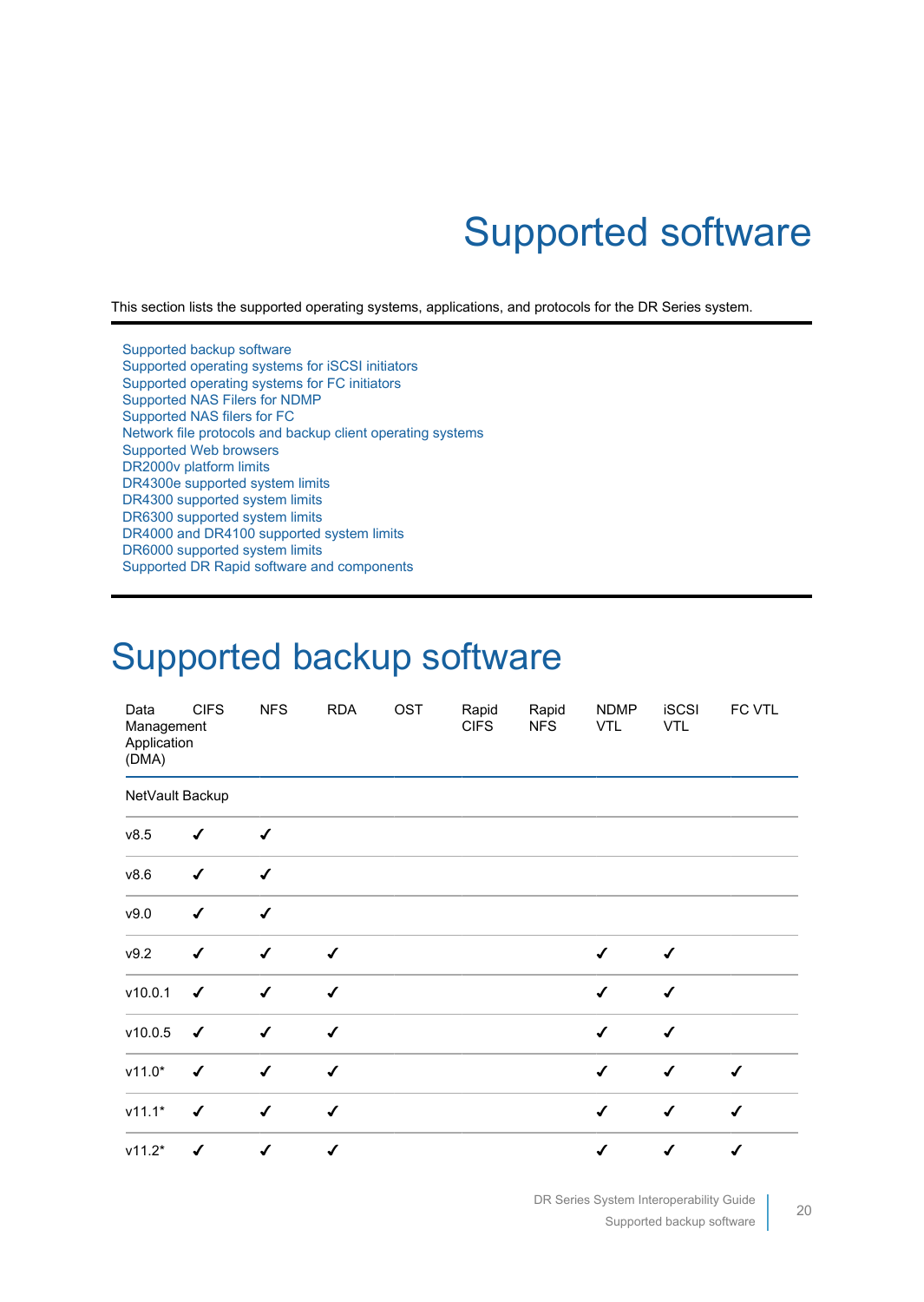| Data<br>Management<br>Application<br>(DMA)                                                                                                                                        | <b>CIFS</b>  | <b>NFS</b>                | <b>RDA</b>                | OST | Rapid<br><b>CIFS</b> | Rapid<br><b>NFS</b> | <b>NDMP</b><br><b>VTL</b> | <b>iSCSI</b><br><b>VTL</b> | FC VTL       |
|-----------------------------------------------------------------------------------------------------------------------------------------------------------------------------------|--------------|---------------------------|---------------------------|-----|----------------------|---------------------|---------------------------|----------------------------|--------------|
| $v11.3*$                                                                                                                                                                          | $\checkmark$ | $\boldsymbol{\checkmark}$ | $\boldsymbol{\checkmark}$ |     |                      |                     | $\checkmark$              | $\checkmark$               | $\checkmark$ |
| vRanger                                                                                                                                                                           |              |                           |                           |     |                      |                     |                           |                            |              |
| v6.0                                                                                                                                                                              | $\checkmark$ | $\checkmark$              |                           |     |                      |                     |                           |                            |              |
| V7.0                                                                                                                                                                              | $\checkmark$ | $\checkmark$              |                           |     |                      |                     |                           |                            |              |
| v7.1                                                                                                                                                                              | $\checkmark$ | $\checkmark$              | $\checkmark$              |     |                      |                     |                           |                            |              |
| v7.2                                                                                                                                                                              | $\checkmark$ | $\checkmark$              | $\checkmark$              |     |                      |                     |                           |                            |              |
| V7.3                                                                                                                                                                              | $\checkmark$ | $\checkmark$              | $\checkmark$              |     |                      |                     |                           |                            |              |
| v7.5                                                                                                                                                                              | $\checkmark$ | $\checkmark$              | $\checkmark$              |     |                      |                     |                           |                            |              |
| AppAssure/RapidRecovery                                                                                                                                                           |              |                           |                           |     |                      |                     |                           |                            |              |
| v4.7                                                                                                                                                                              | $\checkmark$ |                           |                           |     |                      |                     |                           |                            |              |
| v5.3<br>(archive<br>mode<br>only)                                                                                                                                                 | $\checkmark$ |                           |                           |     |                      |                     |                           |                            |              |
| v5.4<br>(archive<br>mode<br>only)                                                                                                                                                 | $\checkmark$ |                           |                           |     |                      |                     |                           |                            |              |
| v6.1<br>(Rapid<br>Recovery/<br>DR<br>Series<br>Tiering.CIFS<br>support<br>is in<br>archive<br>mode<br>only /<br><b>RDA</b><br>is for<br>Recovery<br>Point<br>Tiering<br>to $R3$ ) | $\checkmark$ |                           | $\checkmark$              |     |                      |                     |                           |                            |              |

Backup Exec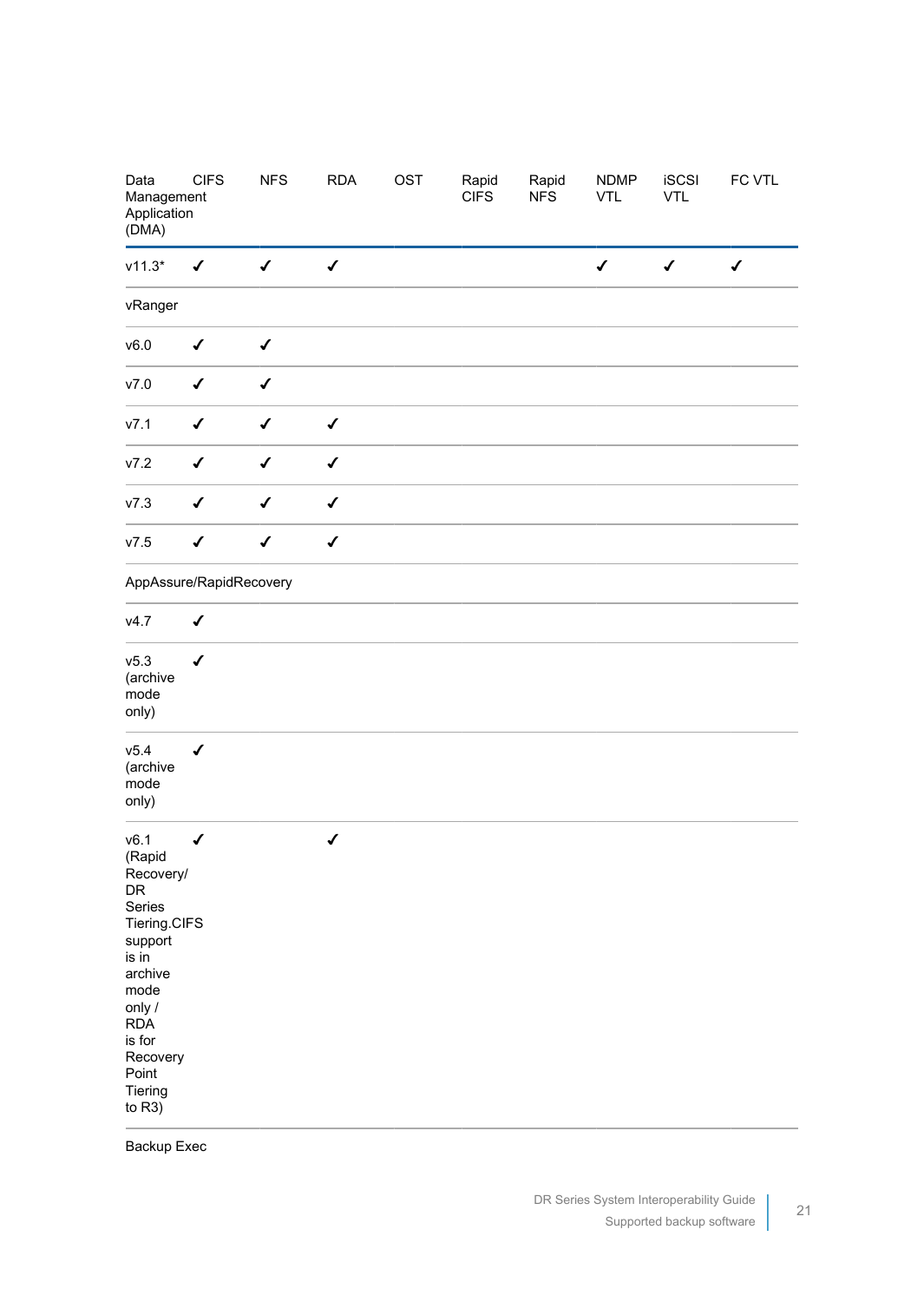| Data<br>Management<br>Application<br>(DMA)                     | <b>CIFS</b>               | <b>NFS</b>   | <b>RDA</b> | <b>OST</b>   | Rapid<br><b>CIFS</b> | Rapid<br><b>NFS</b> | <b>NDMP</b><br><b>VTL</b> | <b>iSCSI</b><br><b>VTL</b> | FC VTL       |
|----------------------------------------------------------------|---------------------------|--------------|------------|--------------|----------------------|---------------------|---------------------------|----------------------------|--------------|
| v2010<br>R <sub>3</sub>                                        | $\checkmark$              |              |            | $\checkmark$ |                      |                     |                           |                            |              |
| v2012                                                          | $\checkmark$              |              |            | $\checkmark$ |                      |                     |                           |                            |              |
| v2014                                                          | $\boldsymbol{\checkmark}$ |              |            | $\checkmark$ |                      |                     |                           | $\checkmark$               |              |
| <b>BE15</b>                                                    | $\checkmark$              |              |            | $\checkmark$ |                      |                     |                           | $\checkmark$               | $\checkmark$ |
| BE16**<br>(for<br>Windows<br>2016 as<br>server/<br>client)     | $\checkmark$              |              |            | $\checkmark$ |                      |                     |                           | $\checkmark$               | $\checkmark$ |
| NetBackup                                                      |                           |              |            |              |                      |                     |                           |                            |              |
| V7.0                                                           | $\checkmark$              | $\checkmark$ |            | $\checkmark$ |                      |                     |                           |                            |              |
| V7.1                                                           | $\checkmark$              | $\checkmark$ |            | $\checkmark$ |                      |                     |                           |                            |              |
| v7.5                                                           | $\checkmark$              | $\checkmark$ |            | $\checkmark$ |                      |                     | $\checkmark$              | $\checkmark$               |              |
| V7.6                                                           | $\checkmark$              | $\checkmark$ |            | $\checkmark$ |                      |                     | $\checkmark$              | $\checkmark$               |              |
| $v7.7*$                                                        | $\checkmark$              | $\checkmark$ |            | $\checkmark$ | $\checkmark$         | $\checkmark$        | $\checkmark$              | $\checkmark$               | $\checkmark$ |
| $v8.0*$<br>** (for<br>Windows<br>2016 as<br>server/<br>client) | $\checkmark$              | $\checkmark$ |            | $\checkmark$ | $\checkmark$         | $\checkmark$        | $\checkmark$              | $\checkmark$               | $\checkmark$ |
| CommVault Simpana                                              |                           |              |            |              |                      |                     |                           |                            |              |
| v8                                                             | $\checkmark$              | $\checkmark$ |            |              |                      |                     |                           |                            |              |
| ${\vee}9$                                                      | $\checkmark$              | $\checkmark$ |            |              | $\checkmark$         | $\checkmark$        |                           |                            |              |
| $v10*$                                                         | $\checkmark$              | $\checkmark$ |            |              | $\checkmark$         | $\checkmark$        | $\checkmark$              | $\checkmark$               | ✔            |
| $v11*$                                                         | $\checkmark$              | $\checkmark$ |            |              | $\checkmark$         | $\checkmark$        | $\checkmark$              | $\checkmark$               | $\checkmark$ |
| <b>EMC Networker</b>                                           |                           |              |            |              |                      |                     |                           |                            |              |
| V7.6                                                           | ✔                         | $\checkmark$ |            |              | $\checkmark$         | $\checkmark$        |                           |                            |              |

DR Series System Interoperability Guide Supported backup software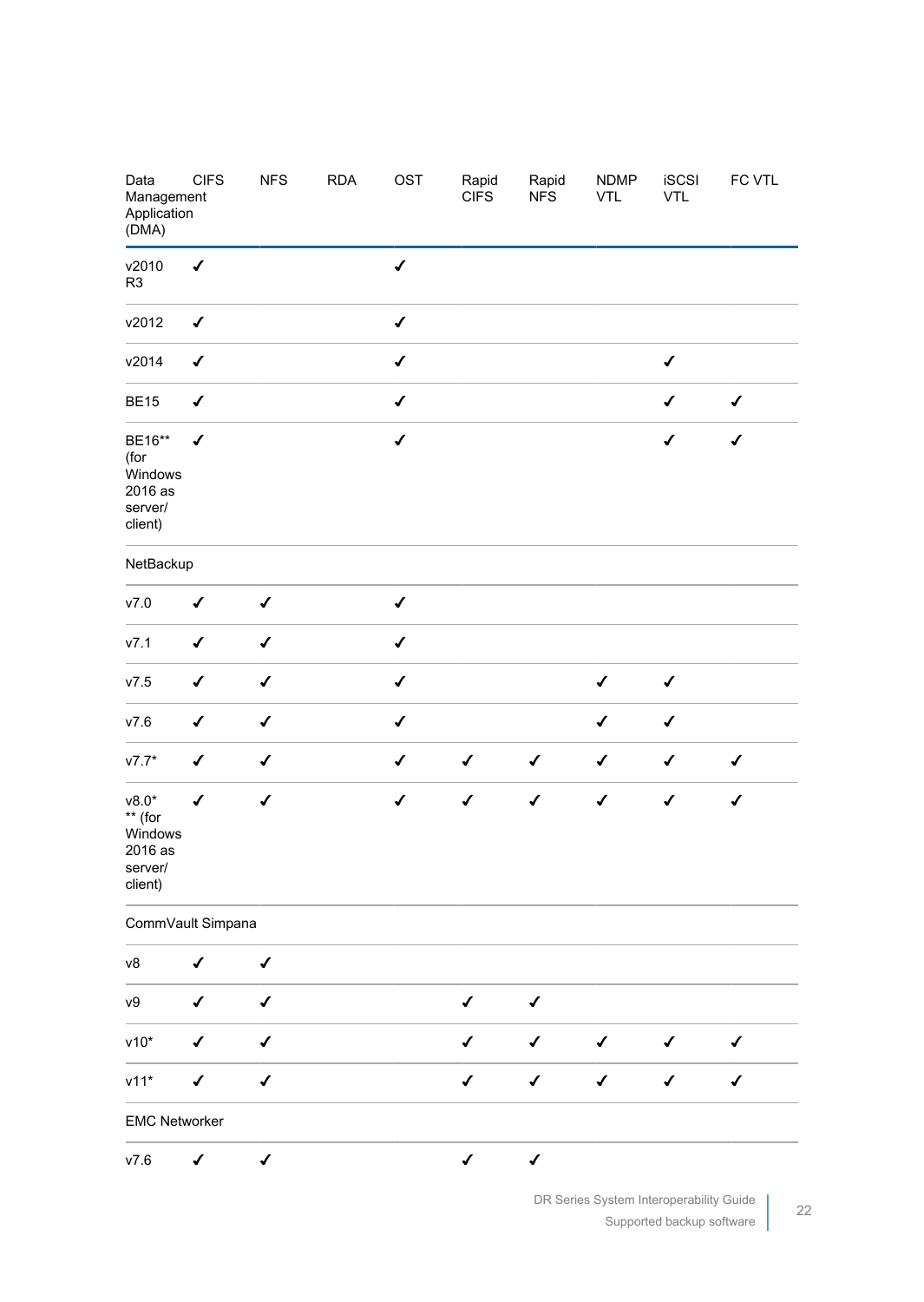| Data<br>Management<br>Application<br>(DMA) | <b>CIFS</b>               | <b>NFS</b>                | RDA | OST | Rapid<br><b>CIFS</b> | Rapid<br><b>NFS</b>       | <b>NDMP</b><br>VTL | iSCSI<br>VTL              | FC VTL |
|--------------------------------------------|---------------------------|---------------------------|-----|-----|----------------------|---------------------------|--------------------|---------------------------|--------|
| v8.0                                       | $\checkmark$              | $\boldsymbol{\checkmark}$ |     |     | $\checkmark$         | $\boldsymbol{\checkmark}$ |                    |                           |        |
| v8.1                                       | $\boldsymbol{\checkmark}$ | $\checkmark$              |     |     | $\checkmark$         | $\boldsymbol{\checkmark}$ | $\checkmark$       | $\checkmark$              |        |
| v8.2                                       | $\checkmark$              | $\checkmark$              |     |     | $\checkmark$         | $\boldsymbol{\checkmark}$ | $\checkmark$       | $\boldsymbol{\checkmark}$ |        |
| <b>IBM TSM</b>                             |                           |                           |     |     |                      |                           |                    |                           |        |
| v6.1                                       | $\checkmark$              | $\checkmark$              |     |     |                      |                           |                    |                           |        |
| v6.2                                       | $\checkmark$              | $\checkmark$              |     |     |                      |                           |                    |                           |        |
| v6.3                                       | $\checkmark$              | $\checkmark$              |     |     | $\checkmark$         | $\boldsymbol{\checkmark}$ |                    |                           |        |
| v6.4                                       | $\boldsymbol{\checkmark}$ | $\checkmark$              |     |     | $\checkmark$         | $\boldsymbol{\checkmark}$ |                    |                           |        |
| v7.1                                       | $\checkmark$              | $\checkmark$              |     |     | $\checkmark$         | $\checkmark$              |                    | $\checkmark$              |        |
| Oracle RMAN                                |                           |                           |     |     |                      |                           |                    |                           |        |
| v11g                                       | $\checkmark$              | $\checkmark$              |     |     | $\checkmark$         | $\checkmark$              |                    |                           |        |
| v12c                                       | $\checkmark$              | $\checkmark$              |     |     | $\checkmark$         | $\checkmark$              |                    |                           |        |
| CA ArcServe                                |                           |                           |     |     |                      |                           |                    |                           |        |
| v16                                        | $\boldsymbol{\checkmark}$ | $\checkmark$              |     |     |                      |                           |                    |                           |        |
| v16.5                                      | $\checkmark$              | $\checkmark$              |     |     |                      |                           |                    |                           |        |
| Veeam                                      |                           |                           |     |     |                      |                           |                    |                           |        |
| v6.0                                       | $\checkmark$              |                           |     |     |                      |                           |                    |                           |        |
| v6.1                                       | $\checkmark$              |                           |     |     |                      |                           |                    |                           |        |
| $v7.0$                                     | $\checkmark$              |                           |     |     |                      |                           |                    |                           |        |
| $v7.5$                                     | $\checkmark$              |                           |     |     |                      |                           |                    |                           |        |
| v8.0                                       | $\checkmark$              |                           |     |     |                      |                           |                    |                           |        |
| v9.0                                       | $\checkmark$              |                           |     |     |                      |                           |                    |                           |        |

HP Data Protector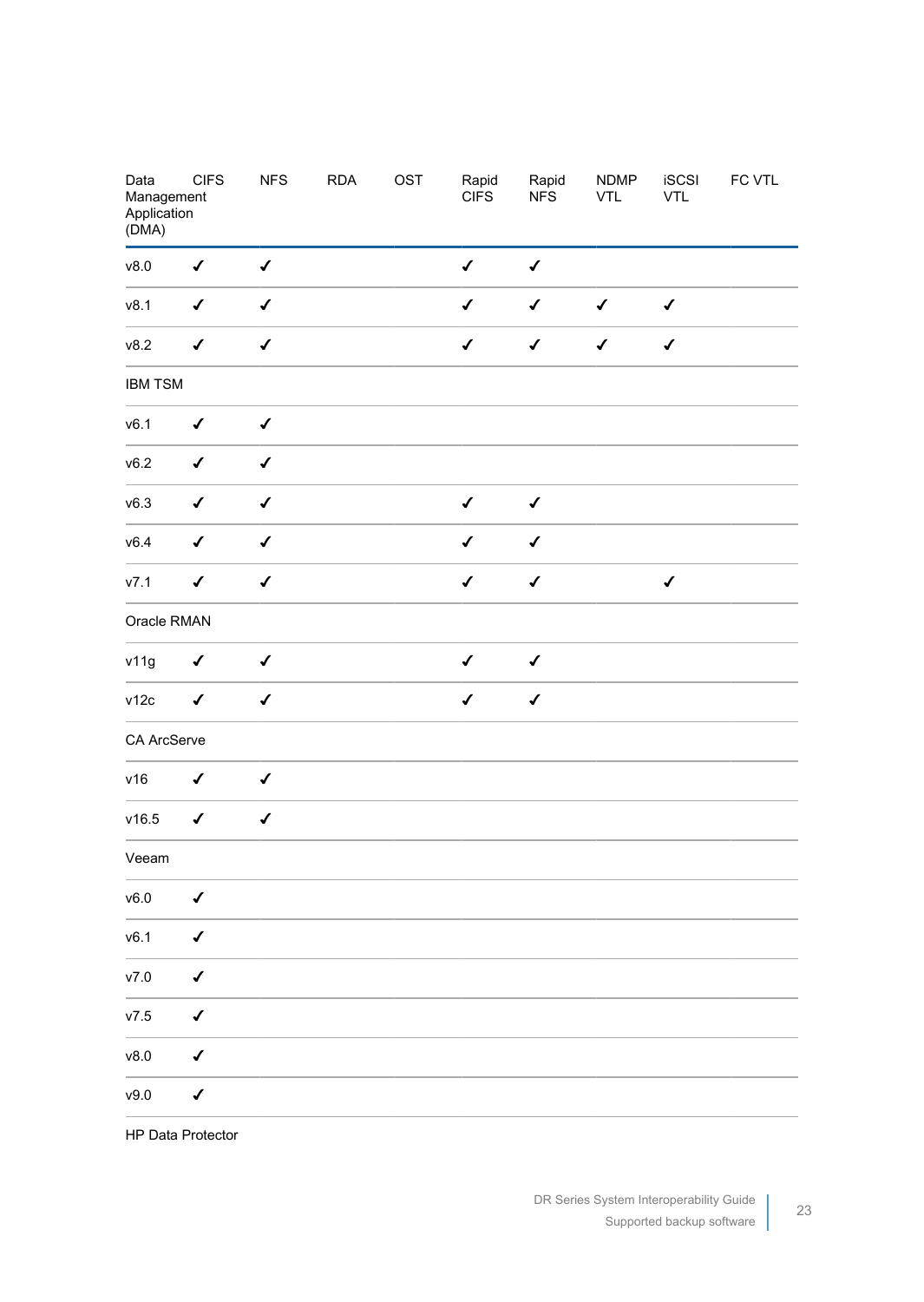| Data<br>Management<br>Application<br>(DMA) | <b>CIFS</b>  | <b>NFS</b>   | <b>RDA</b>                                 | OST | Rapid<br><b>CIFS</b>                                                                | Rapid<br><b>NFS</b> | <b>NDMP</b><br><b>VTL</b> | <b>iSCSI</b><br><b>VTL</b> | FC VTL |
|--------------------------------------------|--------------|--------------|--------------------------------------------|-----|-------------------------------------------------------------------------------------|---------------------|---------------------------|----------------------------|--------|
| v7                                         | $\checkmark$ |              |                                            |     |                                                                                     |                     |                           |                            |        |
| v8                                         | $\checkmark$ |              |                                            |     |                                                                                     |                     |                           |                            |        |
| v9                                         | $\checkmark$ | $\checkmark$ |                                            |     |                                                                                     |                     |                           |                            |        |
| Bridgehead                                 |              |              |                                            |     |                                                                                     |                     |                           |                            |        |
| v3.2                                       | $\checkmark$ | $\checkmark$ |                                            |     |                                                                                     |                     |                           |                            |        |
| Atempo TimeNavigator                       |              |              |                                            |     |                                                                                     |                     |                           |                            |        |
| v4.3                                       | $\checkmark$ | $\checkmark$ |                                            |     |                                                                                     |                     |                           |                            |        |
| Amanda                                     |              |              |                                            |     |                                                                                     |                     |                           |                            |        |
| Enterprise<br>v3.3.5                       |              | $\checkmark$ |                                            |     |                                                                                     |                     |                           |                            |        |
|                                            |              |              | Microsoft Data Protection Manager (DPM)*** |     |                                                                                     |                     |                           |                            |        |
| DPM SC<br>2012R2                           |              |              |                                            |     |                                                                                     |                     |                           | $\checkmark$               |        |
| DPM SC<br>2012<br>SP <sub>1</sub>          |              |              |                                            |     |                                                                                     |                     |                           | $\checkmark$               |        |
| DPM SC<br>2012                             |              |              |                                            |     |                                                                                     |                     |                           | $\checkmark$               |        |
| DPM SC<br>2010                             |              |              |                                            |     |                                                                                     |                     |                           | $\checkmark$               |        |
|                                            |              |              |                                            |     | Native OS or third-party utilities and commands that support file copy features**** |                     |                           |                            |        |
| Unix                                       |              |              |                                            |     |                                                                                     |                     |                           |                            |        |
| dd                                         |              | ✔            |                                            |     |                                                                                     | ✔                   |                           |                            |        |
| cp                                         |              | ✔            |                                            |     |                                                                                     | $\checkmark$        |                           |                            |        |
| cpio                                       |              | ✔            |                                            |     |                                                                                     | $\checkmark$        |                           |                            |        |
| tar                                        |              | ✔            |                                            |     |                                                                                     | ✔                   |                           |                            |        |
| pax                                        |              | ✔            |                                            |     |                                                                                     | ✔                   |                           |                            |        |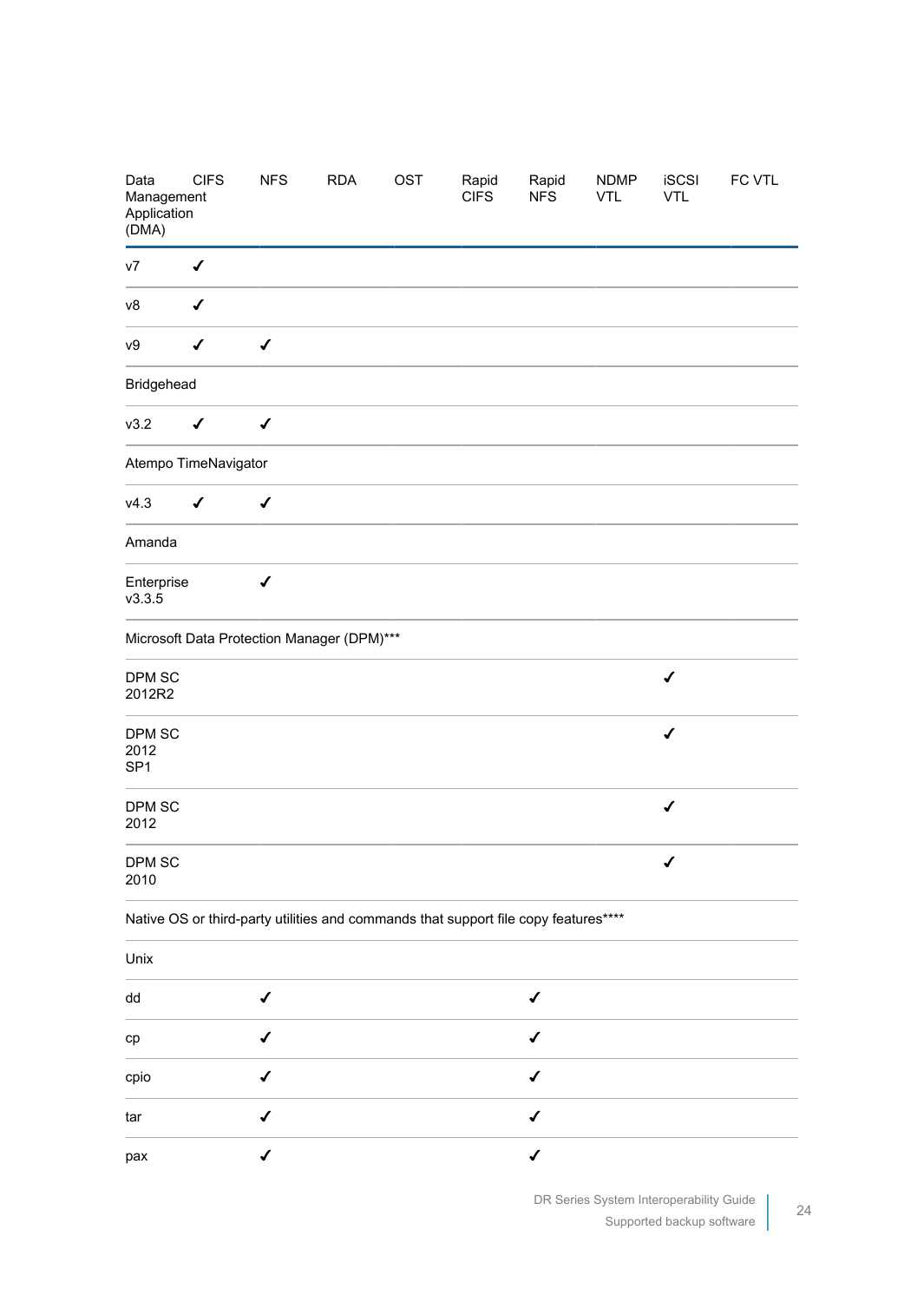| Data<br>Management<br>Application<br>(DMA) | <b>CIFS</b>  | <b>NFS</b> | <b>RDA</b> | <b>OST</b> | Rapid<br><b>CIFS</b> | Rapid<br><b>NFS</b> | <b>NDMP</b><br><b>VTL</b> | <b>iSCSI</b><br><b>VTL</b> | FC VTL |
|--------------------------------------------|--------------|------------|------------|------------|----------------------|---------------------|---------------------------|----------------------------|--------|
| dump                                       |              | J          |            |            |                      | ✔                   |                           |                            |        |
| rsync                                      |              | ✔          |            |            |                      | $\checkmark$        |                           |                            |        |
| Windows                                    |              |            |            |            |                      |                     |                           |                            |        |
| cp                                         | $\checkmark$ |            |            |            | $\checkmark$         |                     |                           |                            |        |
| scopy                                      | ✔            |            |            |            | $\checkmark$         |                     |                           |                            |        |
| хсору                                      | ✔            |            |            |            | ✔                    |                     |                           |                            |        |
| robocopy $\boldsymbol{\checkmark}$         |              |            |            |            | $\checkmark$         |                     |                           |                            |        |
| Windows V<br>Explorer<br>drag and<br>drop  |              |            |            |            | ✔                    |                     |                           |                            |        |

\*For NetVault Backup v11.0 and v11.1, NetBackup v7.7 and v8.0, and CommVault Simpana v10 and v11 with NDMP: For NetApp C mode filers SVM-Scoped NDMP backup is not supported. You have to use Node-Scoped NDMP backup.

\*\*Requires DR Series system release 4.0.0274.0a or later for BE16 and NetBackup 8.0 support.

\*\*\*For Microsoft DPM: Only tape media of size 800 GB (LTO4) is supported. No other tape size should be used for backups. Refer to the Microsoft DPM best practices guide titled, Setting Up the DR Series System as a VTL Backup Target on Microsoft Data Protection Manager, on support.quest.com/DR-Series for more detailed information and for recommended tape and library drivers for iSCSI VTL.

\*\*\*\*Deduplication savings received will be based on the data backed up and the frequency of base and incremental backups.

NOTE: Supported Windows and Unix operating systems for the supported backup software versions can Œ include:

- Windows (2003, 2008, 2012, 2012 R2, 2016; 32-bit and 64-bit systems)
- Unix (Linux RHEL 5.x, RHEL 6.x, RHEL 7.x, SUSE 10, SUSE 11, AIX 7.1, Solaris 10 x86; 32-bit and 64-bit systems)

## <span id="page-24-0"></span>Supported operating systems for iSCSI initiators

The following table lists the supported operating systems that are compatible with iSCSI VTL in the DR Series system.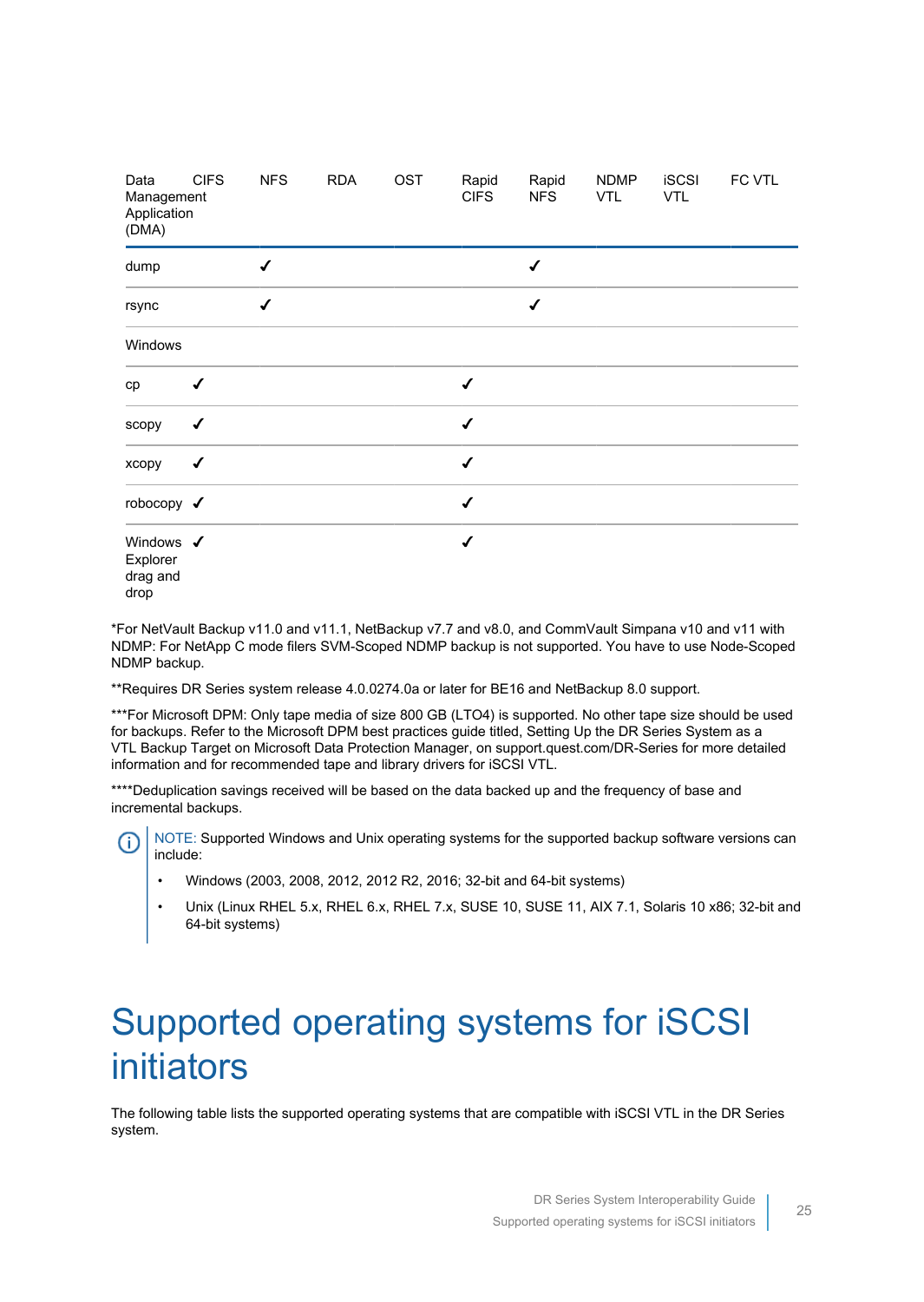| <b>Operating System</b> | Version |         |      |         |
|-------------------------|---------|---------|------|---------|
| Windows                 | 2008    | 2008 R2 | 2012 | 2012 R2 |
|                         | ✔       | ✔       |      |         |
| <b>RHEL</b>             | 6.0     | 7.0     |      |         |
|                         |         |         |      |         |
| CentOS                  | 6.6     |         |      |         |
|                         |         |         |      |         |

### <span id="page-25-0"></span>Supported operating systems for FC initiators

The following table lists the supported operating systems that are compatible with FC VTL in the DR Series system.

| <b>Operating System</b> | Version |         |      |         |
|-------------------------|---------|---------|------|---------|
| Windows                 | 2008    | 2008 R2 | 2012 | 2012 R2 |
|                         |         |         |      |         |
| <b>RHEL</b>             | 6.0     | 7.0     |      |         |
|                         |         |         |      |         |
| CentOS                  | 6.6     |         |      |         |
|                         |         |         |      |         |

#### <span id="page-25-1"></span>Supported NAS Filers for NDMP

The following table lists the NAS filers supported with NDMP VTL in the latest version of the DR Series system. The DR Series system VTL is supported in a three-way NDMP configuration only.

| <b>NAS Filer</b> | Version |    |
|------------------|---------|----|
| Dell FluidFS     | V3      | V4 |
|                  |         |    |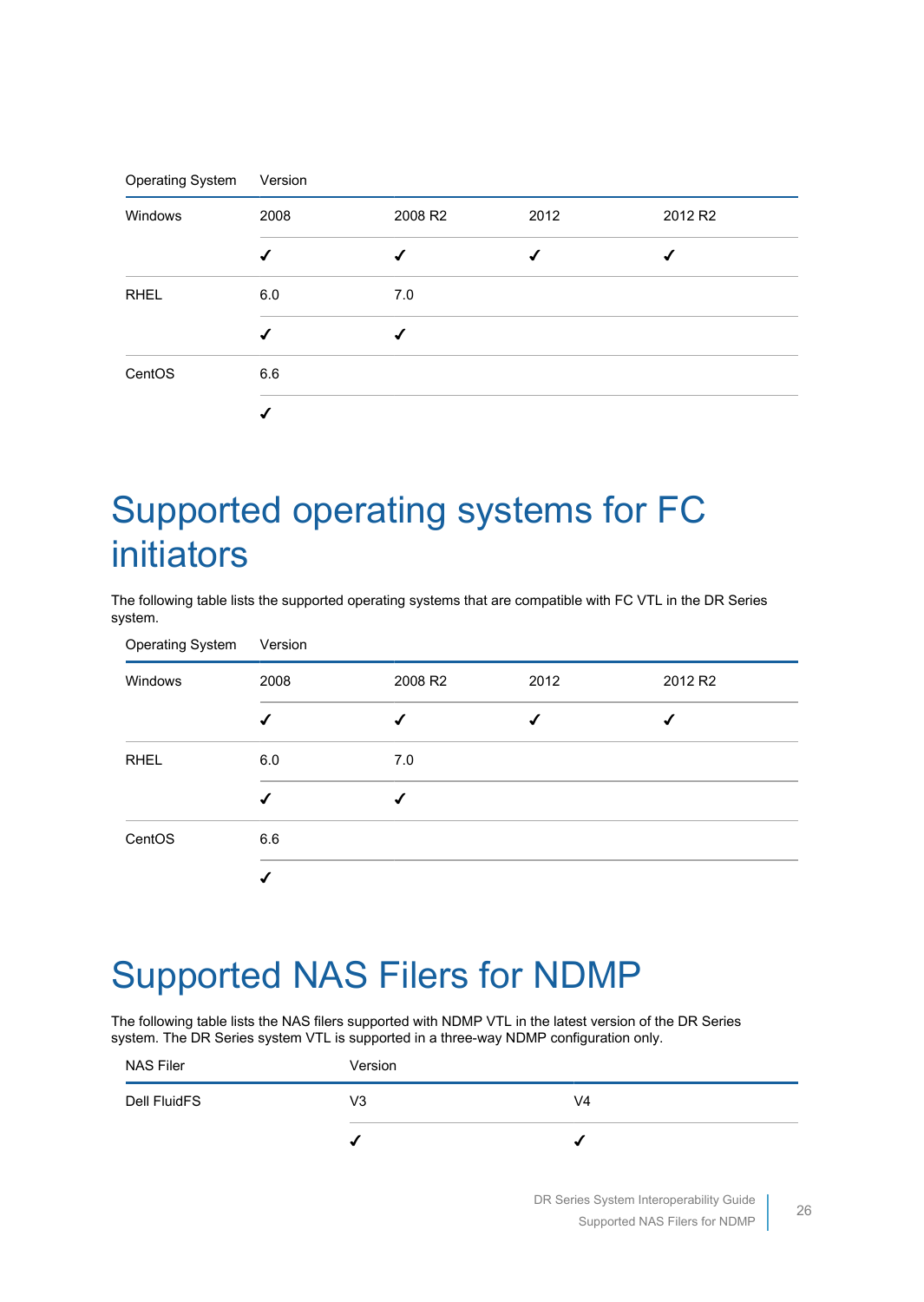| <b>NAS Filer</b> | Version                    |                    |  |  |  |
|------------------|----------------------------|--------------------|--|--|--|
| NetApp           | ONTAP 8.x 7-Mode           | ONTAP 8.x C-Mode   |  |  |  |
|                  |                            | √                  |  |  |  |
| <b>EMC</b>       | VNX OE 7. $x$ and 8.0. $x$ | Isilon OneFS 7.0.x |  |  |  |
|                  |                            |                    |  |  |  |
| <b>SUN NAS</b>   | 2011                       |                    |  |  |  |
|                  |                            |                    |  |  |  |

### <span id="page-26-0"></span>Supported NAS filers for FC

The following table lists the NAS filers supported with FC VTL in the latest version of the DR Series system.

| <b>NAS Filer</b> | Version          |                   |
|------------------|------------------|-------------------|
| NetApp           | ONTAP 8.x 7-Mode | ONTAP 8.x C-Mode* |
|                  |                  |                   |

\* For NetApp C mode filers SVM-Scoped NDMP backup is not supported. You have to use Node-Scoped NDMP backup.

## <span id="page-26-1"></span>Network file protocols and backup client operating systems

The following information lists the supported system network protocols and the corresponding supported client operating systems.

| Protocol    | Versions                                                                | Backup Client OS                                                                                                                                                                                |
|-------------|-------------------------------------------------------------------------|-------------------------------------------------------------------------------------------------------------------------------------------------------------------------------------------------|
| <b>CIFS</b> | <b>SMB 1.0</b><br>SMB2_01 (for release DR Series<br>system release 4.0) | Windows 2003 and later (32- and<br>64-bit).<br>NOTE: MS-DOS-<br>Æ.<br>compatible 8.3 file names<br>(short file names), CIFS<br>protocol feature is not<br>supported by the DR<br>Series system. |
| <b>NFS</b>  | V3 over TCP                                                             | Unix (Linux RHEL 5.x, RHEL 6.x,<br>RHEL 7.x, SUSE 10, SUSE 11,                                                                                                                                  |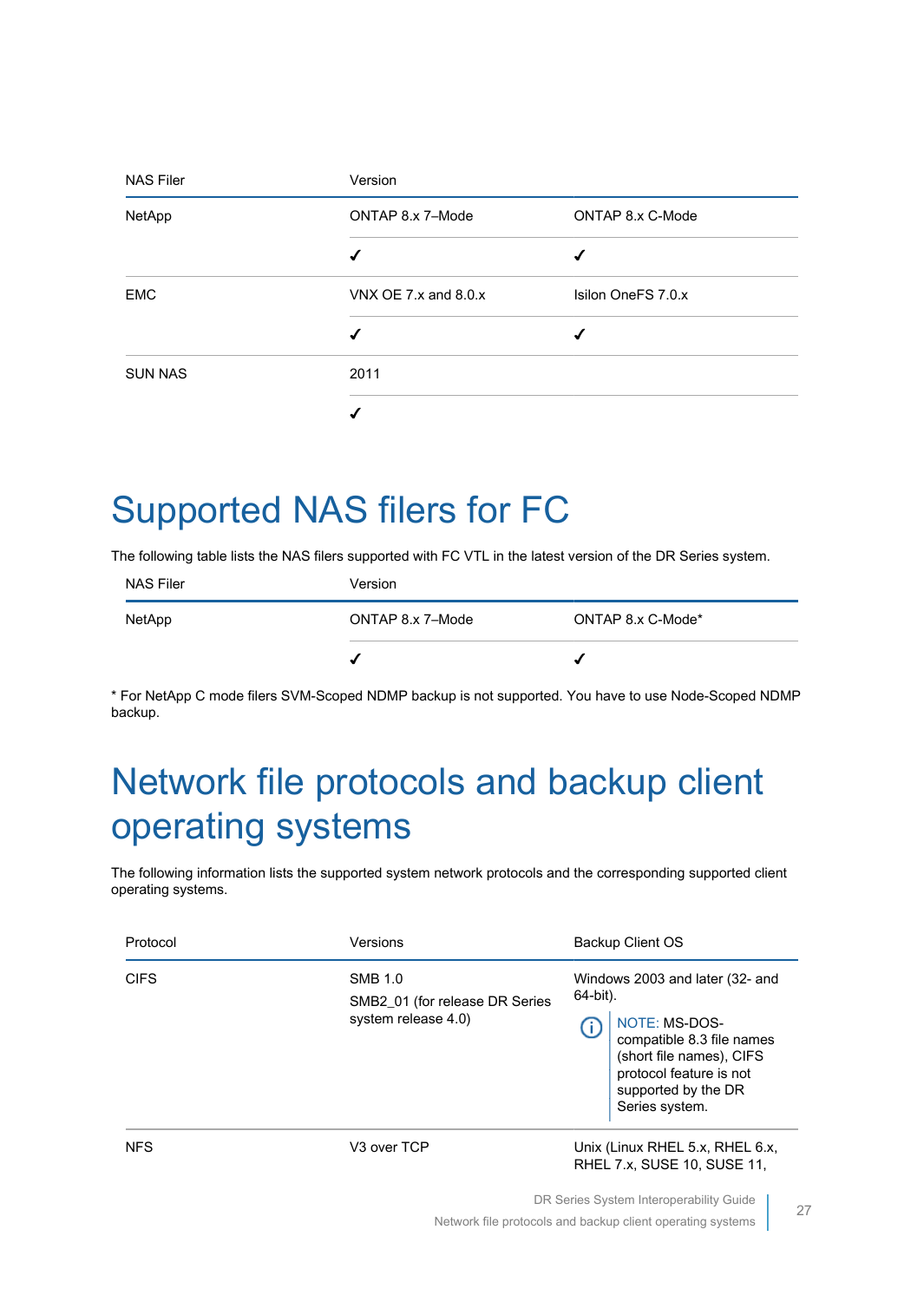| Protocol | Versions | Backup Client OS                    |
|----------|----------|-------------------------------------|
|          |          | AIX 7.1, Solaris 10 x86; 32-bit and |
|          |          | 64-bit systems)                     |

#### <span id="page-27-0"></span>Supported Web browsers

This section lists the minimum supported web browsers for use with the DR Series system.

| Software                    | Versions    |
|-----------------------------|-------------|
| Mozilla Firefox             | 43 or later |
| Microsoft Internet Explorer | 11.0        |
| Google Chrome               | 48 or later |

#### <span id="page-27-1"></span>DR2000v platform limits

#### DR2000v (1 TB, 2 TB, and 4TB capacities)

This section lists the supported hypervisor platform limits for the basic DR2000v system (system capacities of 1 TB, 2 TB, and 4 TB).

| <b>Hypervisor Platform Feature</b> | Limit          |  |
|------------------------------------|----------------|--|
| Max containers                     | 8              |  |
| Max storage groups                 | $\overline{4}$ |  |
| Max files                          | 1 million      |  |
| Max NFS clients                    | 8              |  |
| Max CIFS clients                   | 8              |  |
| Max parallel streams               | 64             |  |
| Maximum Rapid CIFS connections     | 8              |  |
| Maximum Rapid NFS connections      | 8              |  |
| Max RDA open images                | 8              |  |
| Max OST connections                | 16             |  |
| Max RDA connections                | 16             |  |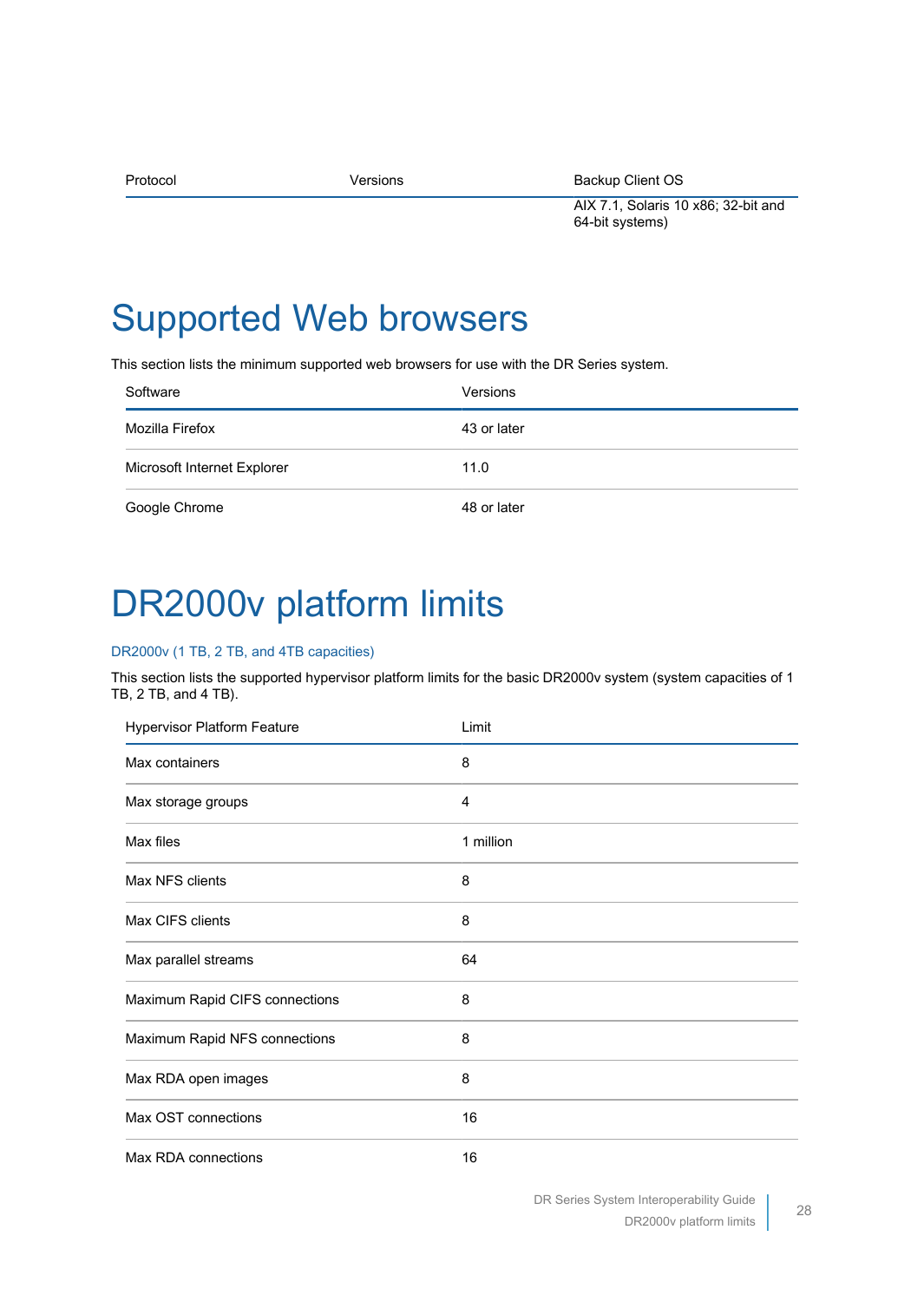| <b>Hypervisor Platform Feature</b> | Limit |
|------------------------------------|-------|
| Max RDA streams                    | 16    |
| Maximum replications per system    | 8:1   |

#### DR2000v (12 TiB capacity)

This section lists the supported hypervisor platform limits for the DR2000v system (12 TiB).

| <b>Hypervisor Platform Feature</b> | Limit      |
|------------------------------------|------------|
| Max containers                     | 8          |
| Max storage groups                 | 4          |
| Max files                          | 64 million |
| Max NFS clients                    | 8          |
| Max CIFS clients                   | 8          |
| Max parallel streams               | 64         |
| Maximum Rapid CIFS connections     | 8          |
| Maximum Rapid NFS connections      | 8          |
| Max RDA open images                | 8          |
| Max OST connections                | 16         |
| Max RDA connections                | 16         |
| Max RDA streams                    | 16         |
| Maximum replications per system    | 8:1        |

[DR2000v licensing](#page-28-0)

#### <span id="page-28-0"></span>DR2000v licensing

A license can be installed for a DR2000v in two ways.

• A DR Series hardware system acts as a license server for certain models of the DR2000v system. These systems require a permanent license to be installed on the DR Series hardware system to which the virtual DR Series system will authenticate. (At least one DR Series system hardware appliance is required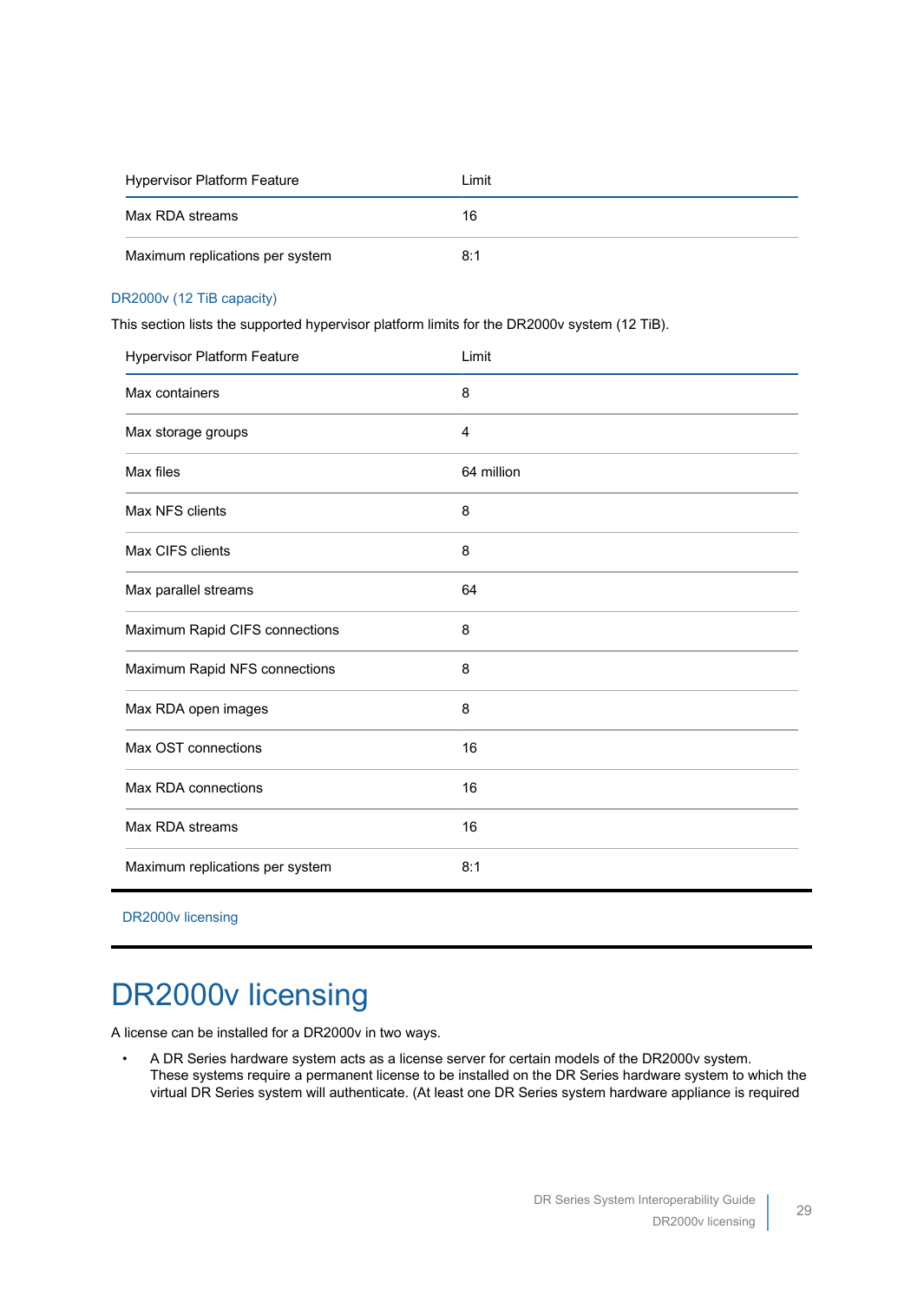to act as a license server for the DR2000v with 1TB, 2TB, and 4TB capacities). The DR Series hardware system to which a DR2000v registers must be running the DR series system software version 3.2 (or later).

Standalone licensing is available for which the DR2000v does not require registration with a DR Series hardware system. The DR2000v with 12TB capacity can either register with a DR Series hardware system or use a standalone license.

NOTE: The DR2000v 30-day trial version does not require a license to be installed on a DR Series ⋒ hardware system for operation.

#### DR2000v licensing limits for registered DR Series hardware systems

DR4000, DR4100, DR4300e, and DR4300 support up to 32 DR2000v licenses; and, DR6000 and DR6300 support up to 64 DR2000v licenses. DR2000v licenses cannot be expanded.

A virtual hypervisor server is required for licenses to be loaded, and the DR2000v uses the disks resident in that hypervisor server.

NOTE: When a DR Series hardware appliance is used as a license server for a DR2000v, it can also be used as a replication target or backup target.

#### DR2000v hyperscale licensing

VM Hyperscale licenses are deployed on the DR Series system appliance to support and maintain multiple virtual DR2000v appliances that are licensed by a single hardware-based DR Series system. A single DR Series hardware system can support up to 3,000 virtual machines.

NOTE: Hyperscale systems can also be used as a regular operating DR Series system. G)

For more information on Hyperscale licenses contact Quest support.

#### <span id="page-29-0"></span>DR4300e supported system limits

This section lists the supported configuration limits for the DR4300e system.

| Feature                                                          | System Limit                                                                     |
|------------------------------------------------------------------|----------------------------------------------------------------------------------|
| Maximum files                                                    | 32 million (DR without expansion shelf)<br>150 million (DR with expansion shelf) |
| Maximum storage groups                                           | 4                                                                                |
| Maximum containers                                               | 32                                                                               |
| Maximum number of files replicated per container at 32<br>a time |                                                                                  |
| Maximum CIFS connections                                         | 32                                                                               |
| Maximum NFS connections                                          | 32                                                                               |
| Maximum OST connections                                          | 256                                                                              |
| Maximum Rapid CIFS connections                                   | 32                                                                               |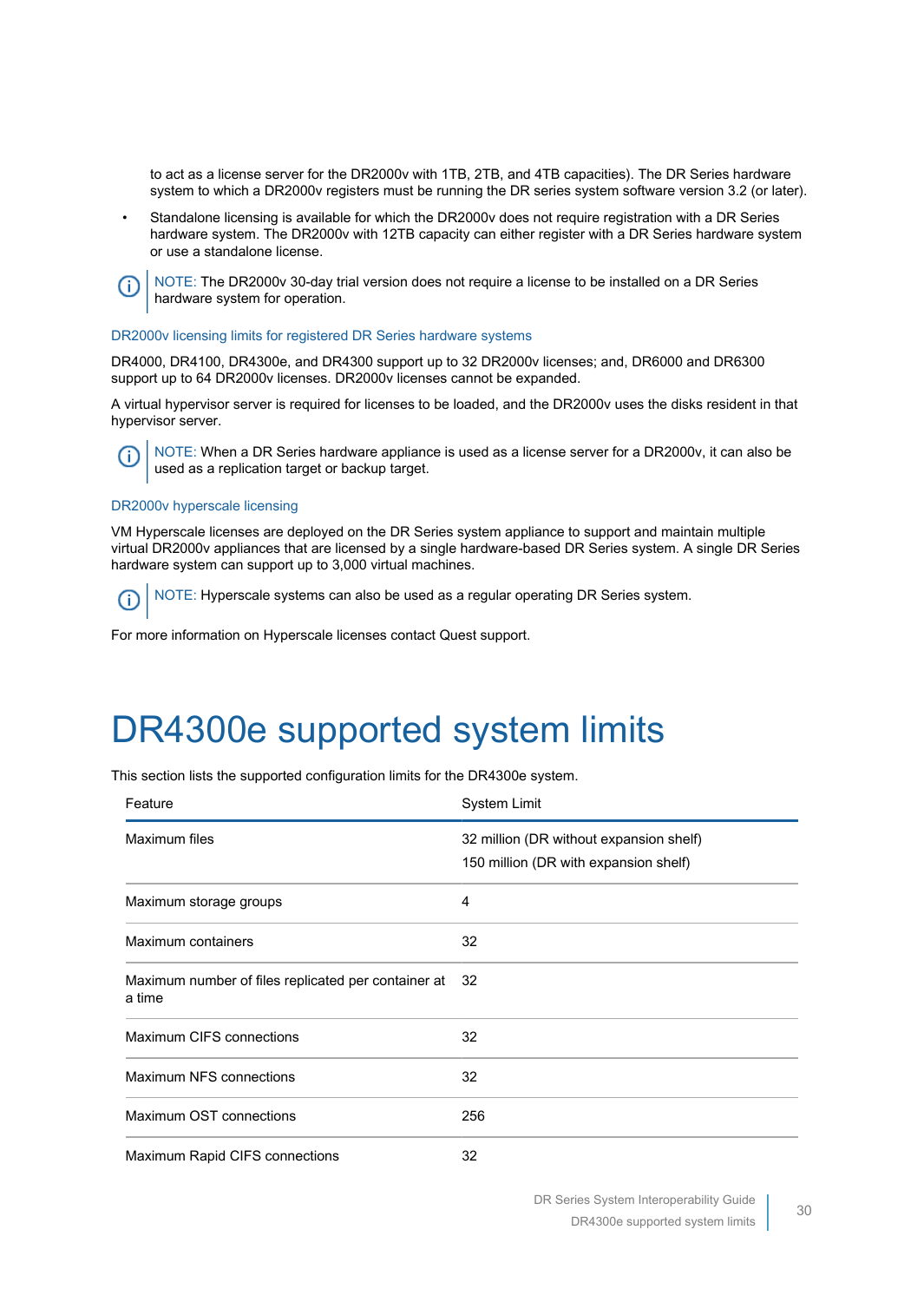| Feature                         | System Limit                                                                                                                   |
|---------------------------------|--------------------------------------------------------------------------------------------------------------------------------|
| Maximum Rapid NFS connections   | 32                                                                                                                             |
| Maximum RDS connections         | 256                                                                                                                            |
| Maximum RDS streams             | 256                                                                                                                            |
| Maximum NDMP sessions           | 4                                                                                                                              |
| Maximum iSCSI sessions          | 4                                                                                                                              |
| Maximum replications per system | 32:1                                                                                                                           |
|                                 | NOTE: Up to 32 DR Series systems can write<br>(i)<br>to separate, individual containers on a single,<br>target DR4300e system. |

## <span id="page-30-0"></span>DR4300 supported system limits

This section lists the supported configuration limits for the DR4300 system.

| Feature                                                       | System Limit                                                                                   |
|---------------------------------------------------------------|------------------------------------------------------------------------------------------------|
| Maximum files                                                 | 128 million (DR without expansion shelf)<br>250 million (DR with one or two expansion shelves) |
| Maximum storage groups                                        | 8                                                                                              |
| Maximum containers                                            | 64                                                                                             |
| Maximum number of files replicated per container at<br>a time | 64                                                                                             |
| Maximum CIFS connections                                      | 64                                                                                             |
| Maximum NFS connections                                       | 64                                                                                             |
| Maximum OST connections                                       | 256                                                                                            |
| Maximum Rapid CIFS connections                                | 64                                                                                             |
| Maximum Rapid NFS connections                                 | 64                                                                                             |
| Maximum RDS connections                                       | 256                                                                                            |
| Maximum RDS streams                                           | 256                                                                                            |
| Maximum NDMP sessions                                         | 4                                                                                              |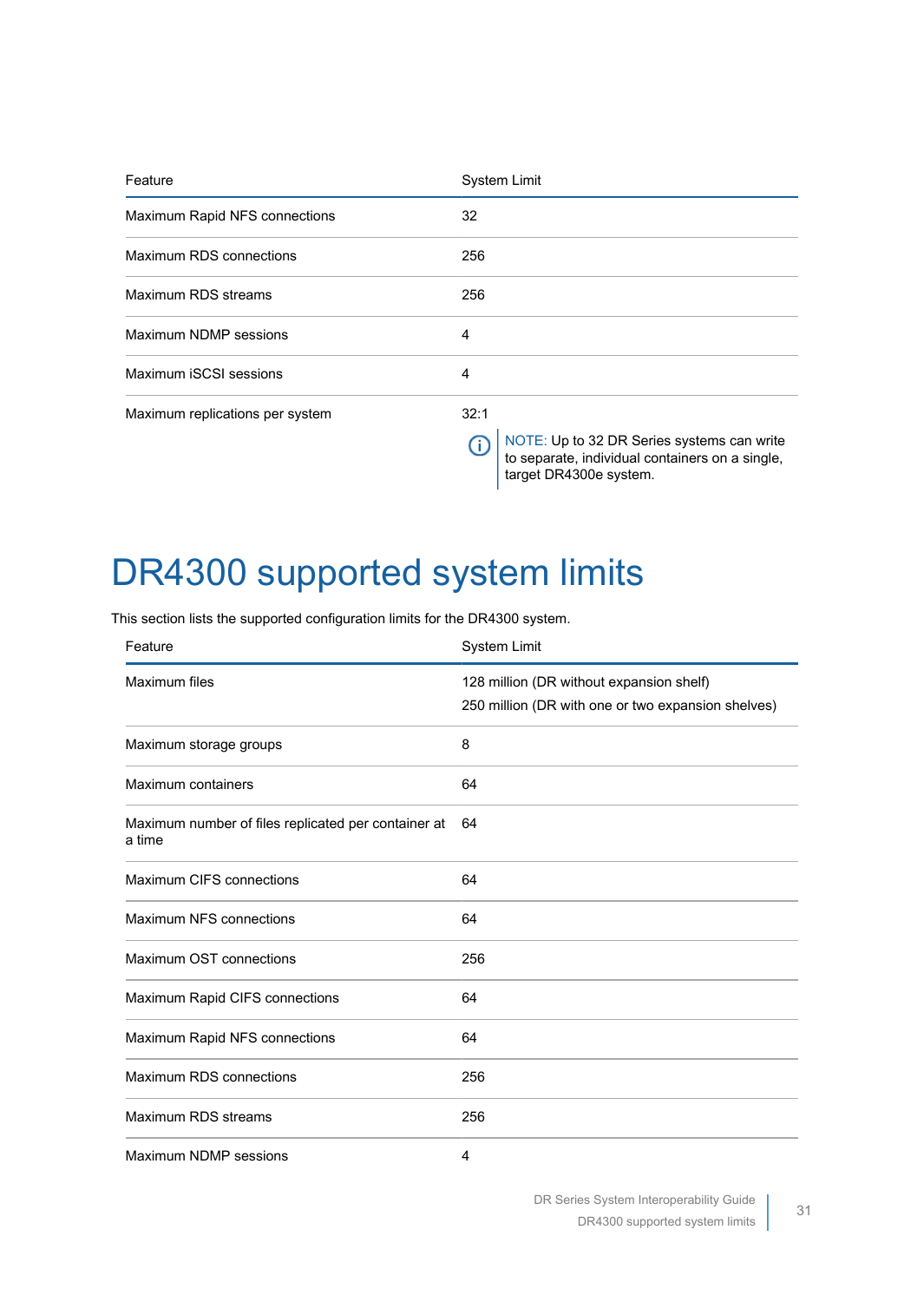| Feature                         | <b>System Limit</b>                                                                                                            |
|---------------------------------|--------------------------------------------------------------------------------------------------------------------------------|
| Maximum iSCSI sessions          | 4                                                                                                                              |
| Maximum FC sessions             | 4                                                                                                                              |
| Maximum FC-VTL backup streams   | 240                                                                                                                            |
| Maximum replications per system | 64:1<br>NOTE: Up to 64 DR Series systems can write<br>to separate, individual containers on a single,<br>target DR4300 system. |

#### <span id="page-31-0"></span>DR6300 supported system limits

This section lists the supported configuration limits for the DR6300 system.

| Feature                                                       | System Limit                                                                                                                                                                               |
|---------------------------------------------------------------|--------------------------------------------------------------------------------------------------------------------------------------------------------------------------------------------|
| Maximum files                                                 | 128 million (DR with 2 TB, 3 TB, 4 TB, 6TB, and 8TB<br>drives without expansion shelf)<br>250 million (DR with 2 TB, 3 TB, 4 TB, 6TB, and 8TB<br>drives with at least one expansion shelf) |
| Maximum storage groups                                        | 8                                                                                                                                                                                          |
| Maximum containers                                            | 128                                                                                                                                                                                        |
| Maximum number of files replicated per container at<br>a time | 64                                                                                                                                                                                         |
| Maximum CIFS connections                                      | 128                                                                                                                                                                                        |
| Maximum NFS connections                                       | 128                                                                                                                                                                                        |
| Maximum OST connections                                       | 256                                                                                                                                                                                        |
| Maximum Rapid CIFS connections                                | 128                                                                                                                                                                                        |
| Maximum Rapid NFS connections                                 | 128                                                                                                                                                                                        |
| Maximum RDS connections                                       | 512                                                                                                                                                                                        |
| Maximum RDS streams                                           | 512                                                                                                                                                                                        |
| Maximum NDMP sessions                                         | 4                                                                                                                                                                                          |
| Maximum iSCSI sessions                                        | 4                                                                                                                                                                                          |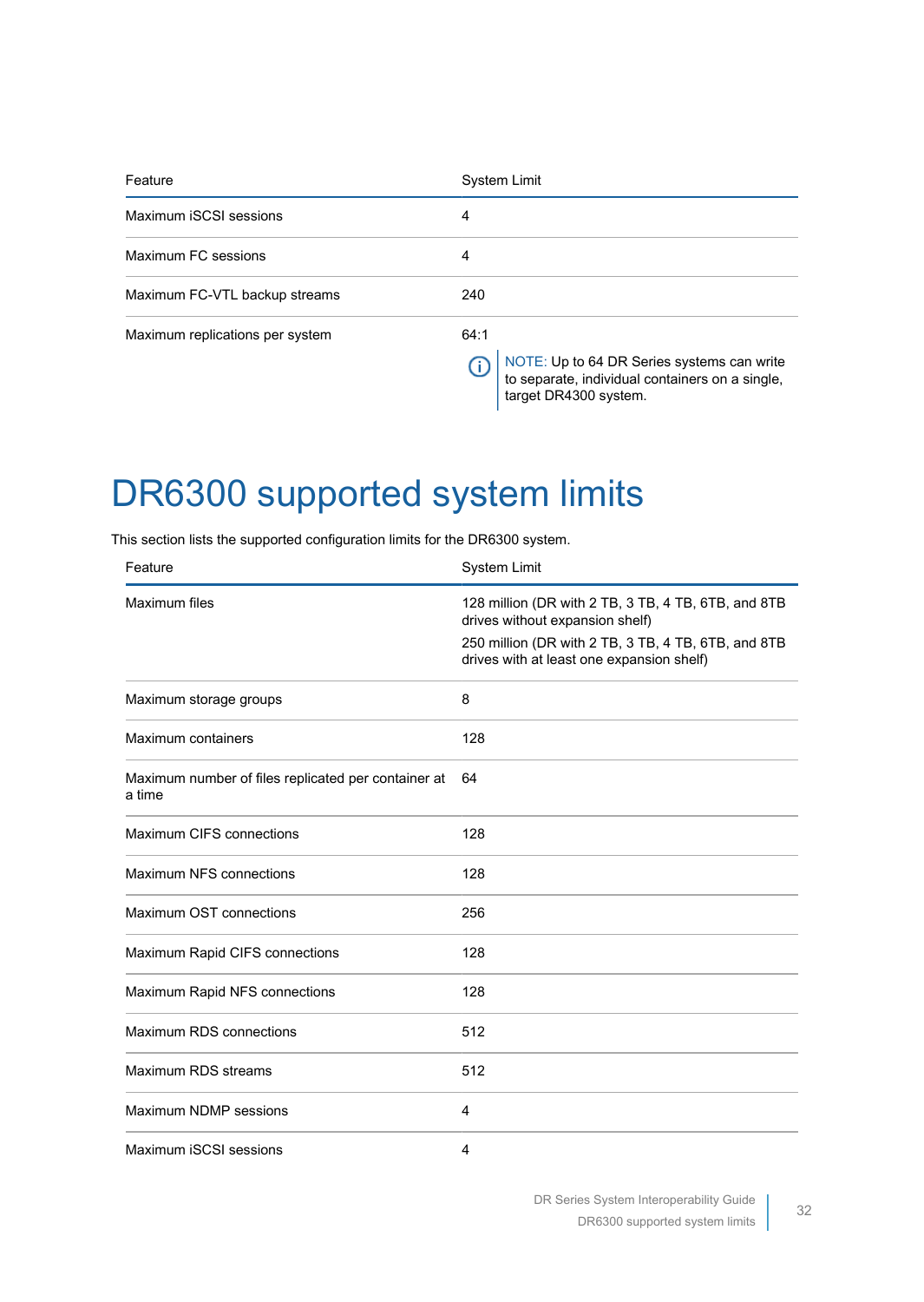| Feature                         | <b>System Limit</b>                                                                                                              |
|---------------------------------|----------------------------------------------------------------------------------------------------------------------------------|
| Maximum FC sessions             | 4                                                                                                                                |
| Maximum FC-VTL backup streams   | 240                                                                                                                              |
| Maximum replications per system | 128:1<br>NOTE: Up to 128 DR Series systems can<br>write to separate, individual containers on a<br>single, target DR6300 system. |

## <span id="page-32-0"></span>DR4000 and DR4100 supported system limits

This section lists the supported configuration limits for the basic DR4000 and DR4100 system.

| Feature                                                       | System Limit                                                                                        |
|---------------------------------------------------------------|-----------------------------------------------------------------------------------------------------|
| <b>Maximum Files</b>                                          | 32 million (DR with 300 GB, 600 GB, and 1 TB<br>drives without expansion shelf)                     |
|                                                               | 128 million (DR with 2 TB and 3 TB drives without<br>expansion shelf)                               |
|                                                               | 150 million (DR with 300 GB, 600 GB, and 1 TB<br>internal drives with at least one expansion shelf) |
|                                                               | 256 million (DR with 2 TB, 3 TB, and 4TB drives with<br>at least one expansion shelf)               |
| Maximum storage groups                                        | 4                                                                                                   |
| Maximum containers                                            | 32                                                                                                  |
| Maximum number of files replicated per container at<br>a time | 32                                                                                                  |
| Maximum CIFS connections                                      | 32                                                                                                  |
| Maximum NFS connections                                       | 32                                                                                                  |
| Maximum OST connections                                       | 256                                                                                                 |
| Maximum Rapid CIFS connections                                | 32                                                                                                  |
| Maximum Rapid NFS connections                                 | 32                                                                                                  |
| Maximum RDS connections                                       | 256                                                                                                 |
| Maximum RDS streams                                           | 256                                                                                                 |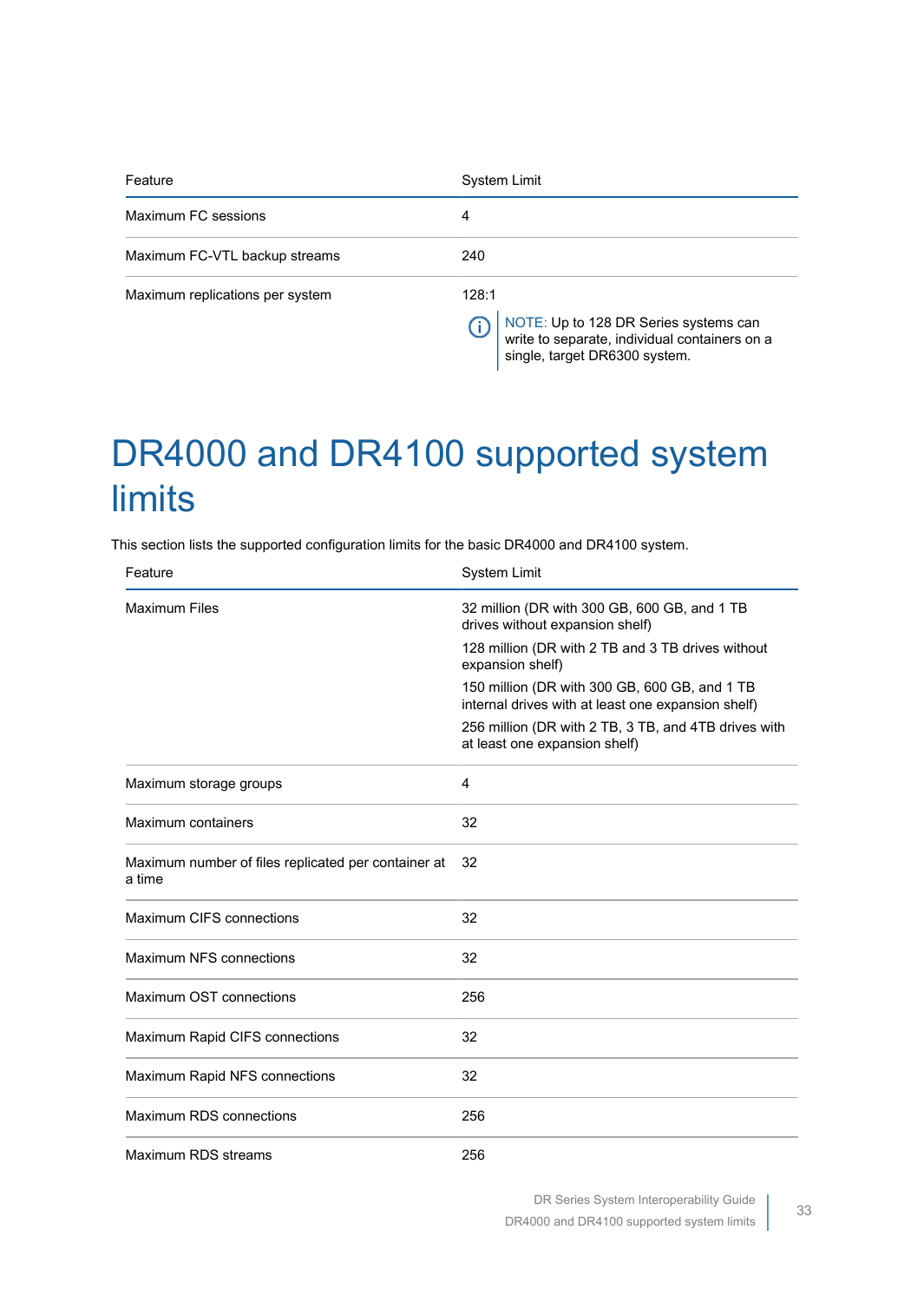| Feature                         | <b>System Limit</b>                                                                                                                   |
|---------------------------------|---------------------------------------------------------------------------------------------------------------------------------------|
| Maximum NDMP sessions           | 4                                                                                                                                     |
| Maximum iSCSI sessions          | 4                                                                                                                                     |
| Maximum replications per system | 32:1<br>NOTE: Up to 32 DR Series systems can write<br>to separate, individual containers on a single,<br>target DR4000/DR4100 system. |

## <span id="page-33-0"></span>DR6000 supported system limits

This section lists the supported configuration limits for the basic DR6000 system.

| Feature                                                       | System Limit                                                                                        |
|---------------------------------------------------------------|-----------------------------------------------------------------------------------------------------|
| <b>Maximum Files</b>                                          | 32 million (DR with 300 GB, 600 GB, and 1 TB<br>drives without expansion shelf)                     |
|                                                               | 128 million (DR with 2 TB, 3 TB, 4 TB drives without<br>expansion shelf)                            |
|                                                               | 150 million (DR with 300 GB, 600 GB, and 1 TB<br>internal drives with at least one expansion shelf) |
|                                                               | 256 million (DR with 2 TB, 3 TB and 4 TB drives with<br>at least one expansion shelf)               |
| Maximum storage groups                                        | 4                                                                                                   |
| Maximum containers                                            | 64                                                                                                  |
| Maximum number of files replicated per container at<br>a time | 64                                                                                                  |
| Maximum CIFS connections                                      | 64                                                                                                  |
| Maximum NFS connections                                       | 64                                                                                                  |
| Maximum Rapid CIFS connections                                | 64                                                                                                  |
| Maximum Rapid NFS connections                                 | 64                                                                                                  |
| Maximum OST connections                                       | 256                                                                                                 |
| Maximum RDS connections                                       | 512                                                                                                 |
| Maximum RDS streams                                           | 512                                                                                                 |
| Maximum NDMP sessions                                         | 4                                                                                                   |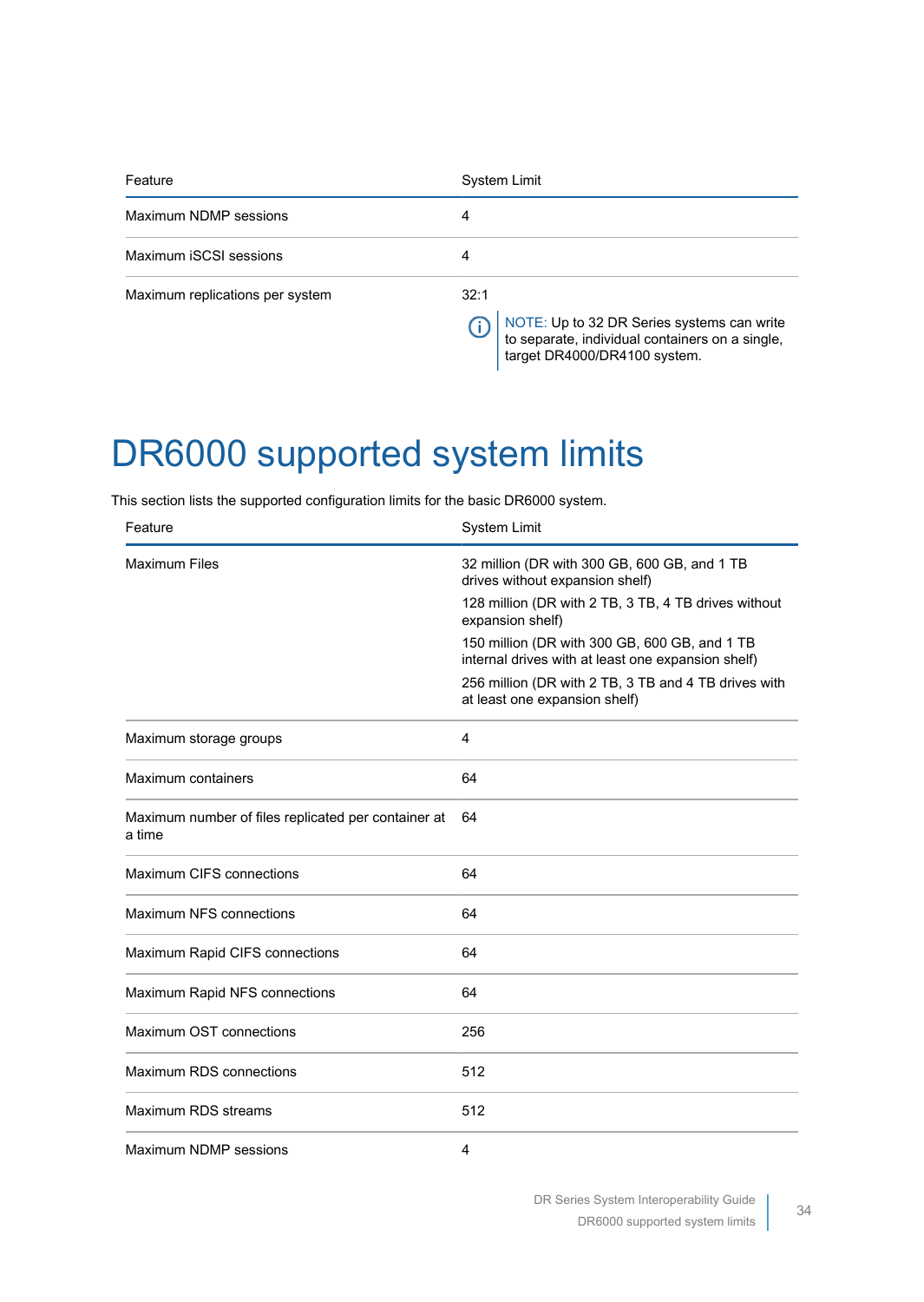| Feature                         | System Limit                                                                                                                   |
|---------------------------------|--------------------------------------------------------------------------------------------------------------------------------|
| Maximum iSCSI sessions          | 4                                                                                                                              |
| Maximum replications per system | 64:1<br>NOTE: Up to 64 DR Series systems can write<br>to separate, individual containers on a single,<br>target DR6000 system. |

## <span id="page-34-0"></span>Supported DR Rapid software and components

All DR Series systems support DR Rapid. The supported DR Rapid software or components include:

- The type of media server installation (Linux or Windows)
- The DR Rapid plug-in component
- The supported DR Rapid protocol releases
- The Data Management Applications (DMAs)

NOTE: When the DR Series system software is updated, you might be required to update this plug-in on ⋒ your clients manually. The plug-in is available for download from [support.quest.com/dr-series](http://support.quest.com/dr-series) by selecting your specific DR model and then navigating to Software Downloads. For the latest upgrade information, see the DR Series System Release Notes.

| RDA with OST Software or Component | Description                                                                 |
|------------------------------------|-----------------------------------------------------------------------------|
| Media Server                       |                                                                             |
| Linux installations                | Uses a Linux OST plug-in and the Red Hat Package<br>Manager (RPM) installer |
| Windows installations              | Uses a Windows OST plug-in and the Microsoft<br>(MSI) installer             |

RDA with OST Plug-in Component Supported Releases

| Linux-based (64-bit) | Red Hat Enterprise Linux (RHEL) |
|----------------------|---------------------------------|
|                      | Version 5.x                     |

- Version 6.x
- Version 7.x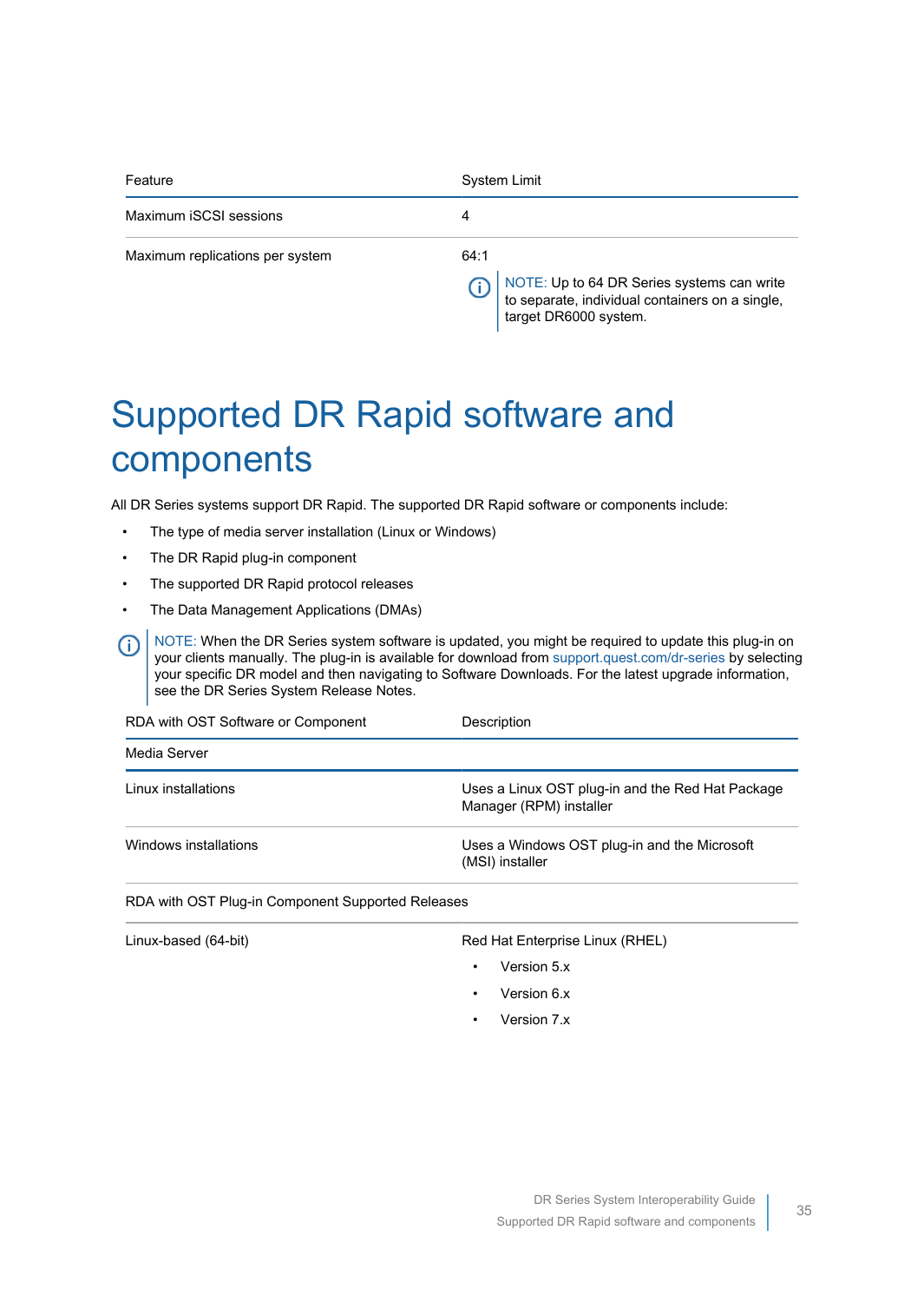| RDA with OST Software or Component                                               | Description                                      |
|----------------------------------------------------------------------------------|--------------------------------------------------|
| Media Server                                                                     |                                                  |
|                                                                                  | <b>SUSE</b>                                      |
|                                                                                  | Version 10                                       |
|                                                                                  | Version 11                                       |
| Windows-based Backup Exec 64-bit/32-bit                                          | Windows 2003 SP2                                 |
| NetBackup 64-bit/32-bit (Windows 2003) 64-bit only<br>(Windows 2008 and 2008 R2) | Windows 2008<br>$\bullet$                        |
|                                                                                  | Windows 2008 R2<br>$\bullet$                     |
|                                                                                  | Windows 2012<br>$\bullet$                        |
|                                                                                  | Windows 2012 R2<br>٠                             |
| RDA with NetVault Backup and RDA with vRanger<br>Plug-In Component               | <b>Supported Releases</b>                        |
| Linux-based X86 (32/64-bit)                                                      | Red Hat Enterprise Linux (RHEL)                  |
|                                                                                  | Version 5.x                                      |
|                                                                                  | Version 6.x                                      |
|                                                                                  | Version 7.x<br>$\bullet$                         |
| Linux-based IA (64-bit)                                                          | Red Hat Enterprise Linux (RHEL) 4.x<br>$\bullet$ |
| Windows X86 (32/64-bit)                                                          | Windows 2003 SP2<br>$\bullet$                    |
|                                                                                  | Windows 2008<br>$\bullet$                        |
|                                                                                  | Windows 2008 R2<br>٠                             |
|                                                                                  | Windows 2012                                     |
|                                                                                  | Windows 2012 R2                                  |
| Solaris (for NetVault Backup 11.0)                                               | Solaris version 10<br>٠                          |
|                                                                                  | x86_64<br>$\circ$                                |
|                                                                                  | x86_32<br>$\circ$                                |
|                                                                                  | Sparc 64-bit<br>$\circ$                          |
|                                                                                  | Solaris version 11                               |
|                                                                                  | x86_64<br>$\circ$                                |
|                                                                                  | Sparc 64-bit<br>$\circ$                          |
| RDA with OST Protocol                                                            | Supported Releases                               |
| Symantec OpenStorage                                                             | Symantec                                         |
|                                                                                  | Version 9                                        |
|                                                                                  | Version 10                                       |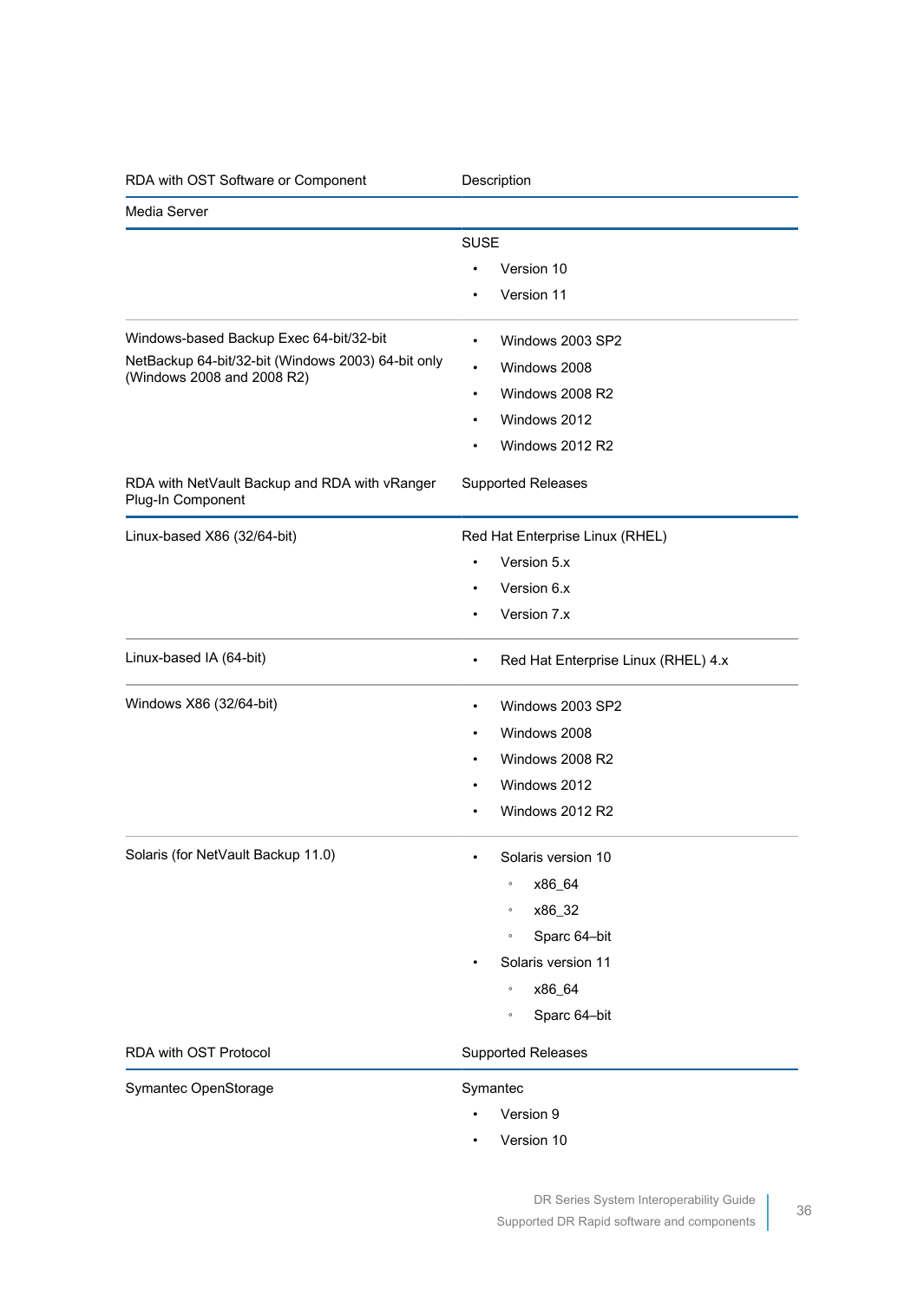| <b>RDA with OST Protocol</b> | <b>Supported Releases</b>                                                                                                                                                                                                                                                                                                                                                                                                                                                     |
|------------------------------|-------------------------------------------------------------------------------------------------------------------------------------------------------------------------------------------------------------------------------------------------------------------------------------------------------------------------------------------------------------------------------------------------------------------------------------------------------------------------------|
| Protocols                    | <b>Supported DMAs</b>                                                                                                                                                                                                                                                                                                                                                                                                                                                         |
|                              | NOTE: DR Series system licensing is all-<br>Œ<br>inclusive for using OST. No additional<br>licensing is required to use OST or the<br>optimized duplication capability. The Dell<br>OST plug-in that is installed on a supported<br>Linux or Windows media server platform is<br>a free download. However, if you are using<br>Veritas/Symantec backup applications, you<br>may be required to purchase additional<br>licenses to enable OST. Refer to your<br>documentation. |
| RDA with OST                 | Net Backup                                                                                                                                                                                                                                                                                                                                                                                                                                                                    |
|                              | Version 7.1 (Windows 2003, 32-bit)                                                                                                                                                                                                                                                                                                                                                                                                                                            |
|                              | Version 7.1 (Windows 2008 R2, 64-bit)<br>٠                                                                                                                                                                                                                                                                                                                                                                                                                                    |
|                              | Version 7.5 (Windows 2008, 32-bit)                                                                                                                                                                                                                                                                                                                                                                                                                                            |
|                              | Version 7.5 (Windows 2008 R2, 64-bit)                                                                                                                                                                                                                                                                                                                                                                                                                                         |
|                              | Version 7.5 (Windows 2012, 64-bit)<br>$\bullet$                                                                                                                                                                                                                                                                                                                                                                                                                               |
|                              | Version 7.1 (RHEL 5.x)<br>٠                                                                                                                                                                                                                                                                                                                                                                                                                                                   |
|                              | Version 7.5 (SLES11 SP2, 64-bit)<br>$\bullet$                                                                                                                                                                                                                                                                                                                                                                                                                                 |
|                              | Version 7.6 (Windows 2012, 64-bit)                                                                                                                                                                                                                                                                                                                                                                                                                                            |
|                              | Version 7.6.1 (SLES11 SP2, 64-bit)<br>٠                                                                                                                                                                                                                                                                                                                                                                                                                                       |

- Version 7.6.1 (Windows 2008 R2, 64-bit)
- Version 7.6.1 (RHEL 6)
- Version 7.7 (RHEL 6, RHEL7, Windows 2008R2, Windows 2012R2)
- Version 8.0 (Windows 2016)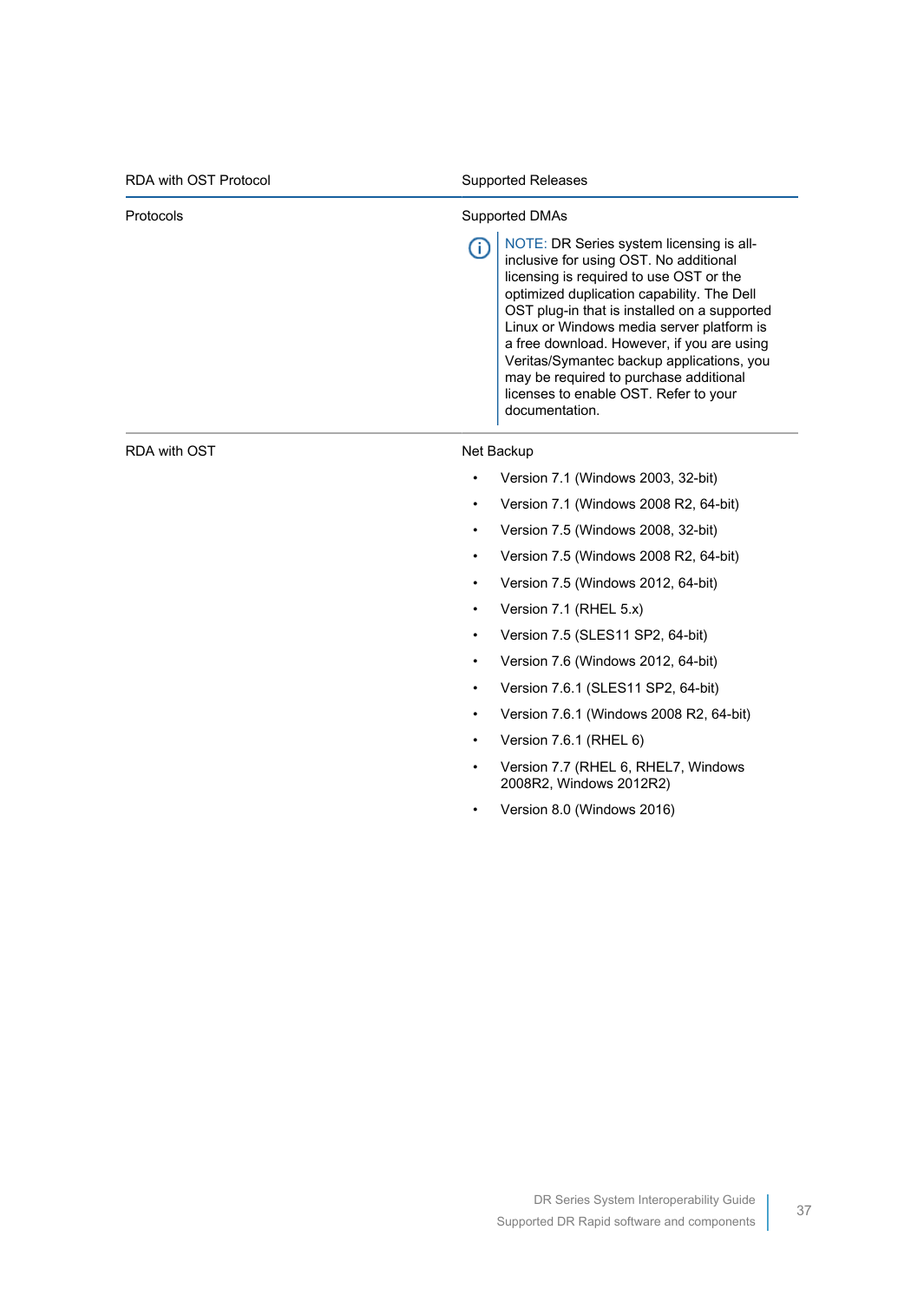| RDA with OST Protocol    | <b>Supported Releases</b>                       |
|--------------------------|-------------------------------------------------|
|                          | Backup Exec (64-bit/32-bit)                     |
|                          | Version 2010 R3 (Windows 2008 R2)               |
|                          | Version 2010 R3 SP3 (Windows 2012)<br>$\bullet$ |
|                          | Version 2012 (Windows 2008 R2)<br>$\bullet$     |
|                          | Version 2012 SP2 (Windows 2012)<br>$\bullet$    |
|                          | Version 2014 (Windows 2012 R2)<br>$\bullet$     |
|                          | BE15 (Windows 2012 R2)<br>$\bullet$             |
|                          | BE16 (Windows 2016)<br>٠                        |
| RDA with NetVault Backup | NetVault Backup 9.2<br>$\bullet$                |
|                          | NetVault Backup 10.0<br>$\bullet$               |
|                          | NetVault Backup 10.0.1<br>$\bullet$             |
|                          | NetVault Backup 10.0.5<br>٠                     |
|                          | NetVault Backup 11.0<br>$\bullet$               |
|                          | NetVault Backup 11.1<br>$\bullet$               |
|                          | NetVault Backup 11.2<br>$\bullet$               |
|                          | NetVault Backup 11.3<br>$\bullet$               |
| RDA with vRanger         | vRanger 7.1                                     |
|                          | vRanger 7.2                                     |
|                          | vRanger 7.3                                     |
|                          | vRanger 7.4                                     |
|                          |                                                 |

[NetVault Backup plug-in compatibility](#page-37-0) [vRanger plug-in compatibility](#page-38-0) [Rapid CIFS and Rapid NFS](#page-38-1)

#### <span id="page-37-0"></span>NetVault Backup plug-in compatibility

The following plug-ins are compatible and can be upgraded:

- NetVault Backup 9.2 (2.1 plug-in built in)
- NetVault Backup 10.0 (3.0 plug-in built in)
- NetVault Backup 10.0.1 (3.1 plug-in built in)
- NetVault Backup 11.0 (3.2 plug-in built in)
- NetVault Backup 11.1 (3.2 plug-in built in)
- NetVault Backup 11.2 (3.2 plug-in built in)
- NetVault Backup 11.3 (3.2 plug-in built in)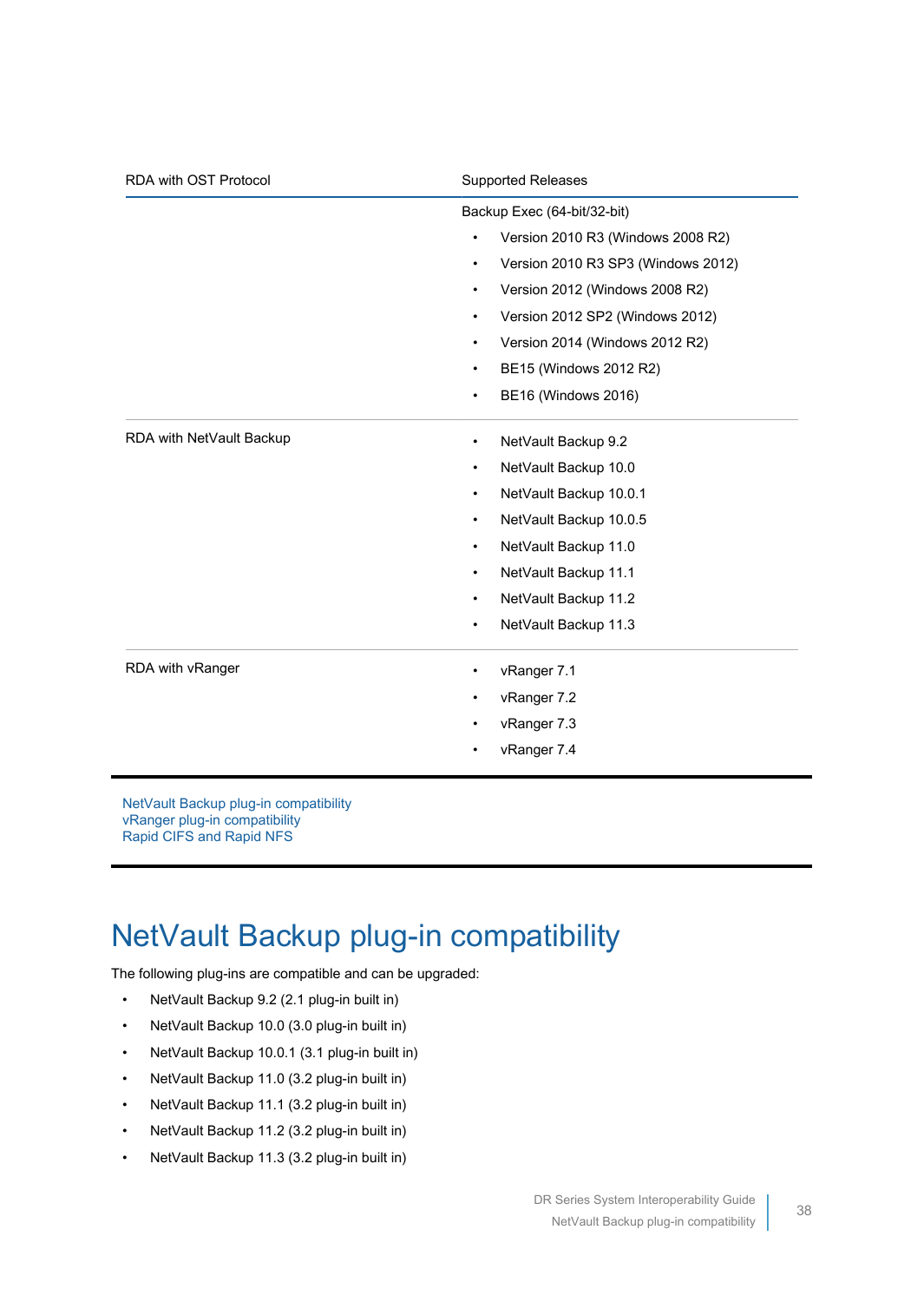NOTE: These NetVault Backup versions also work when the default plugin is replaced with the 4.0 plugin (using the standalone plugin installer on the NetVault Backup client), except for Windows Pure64 bit installation, which requires version 11.3.

#### <span id="page-38-0"></span>vRanger plug-in compatibility

(i)

The RDA for vRanger 7.1, 7.2, 7.3, ad 7.4 uses the 3.2 plug-in. This 3.2 plug-in that is built in to vRanger is compatible with the earlier versions of DR Series system software release.

#### <span id="page-38-1"></span>Rapid CIFS and Rapid NFS

| Rapid CIFS Software or Component | Description                                                            |
|----------------------------------|------------------------------------------------------------------------|
| Media Server                     |                                                                        |
| Windows installations            | Uses a Windows Rapid CIFS plug-in and the<br>Microsoft (MSI) installer |
| Rapid CIFS Plug-In Component     | Supported Releases                                                     |
| Windows-based (64-bit)           | Windows 2008<br>$\bullet$                                              |
|                                  | Windows 2008 R2                                                        |
|                                  | Windows 2012                                                           |
|                                  | Windows 2012 R2                                                        |
| Protocols                        | <b>Supported DMAs</b>                                                  |
| Rapid CIFS                       | CommVault                                                              |
|                                  | <b>EMC Networker</b>                                                   |
|                                  | Tivoli Storage Manager                                                 |
|                                  | <b>RMAN</b>                                                            |
|                                  | NetBackup                                                              |
| Rapid NFS Software or Component  | Description                                                            |
| Media Server                     |                                                                        |
| Linux installations              | Uses a Linux Rapid NFS plug-in and the Linux<br>installer              |
| Rapid NFS Plug-In Component      | <b>Supported Releases</b>                                              |
| Linux-based X86 (64-bit)         | Red Hat Enterprise Linux (RHEL)                                        |
|                                  | Version 5.x                                                            |
|                                  | Version 6.x                                                            |
|                                  | Version 7.x                                                            |
|                                  |                                                                        |